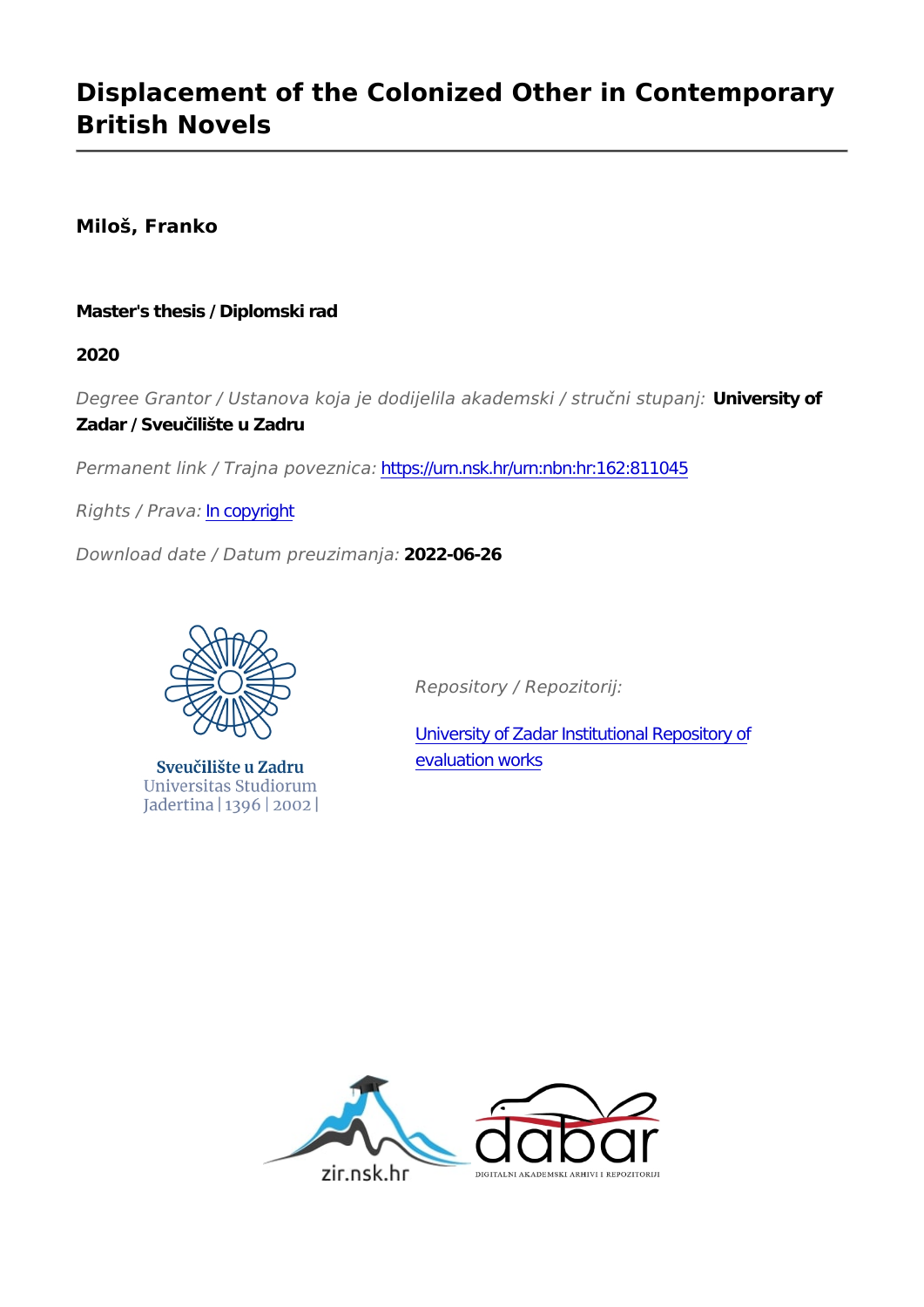# Sveučilište u Zadru

Odjel za anglistiku

Diplomski sveučilišni studij Engleskog jezika i književnosti; smjer: nastavnički (dvopredmetni)

**Franko Miloš**

# **Displacement of the Colonized Other in Contemporary British Novels**

**Diplomski rad**

REACTAS STUDIORUM JAPP

Zadar, 2020.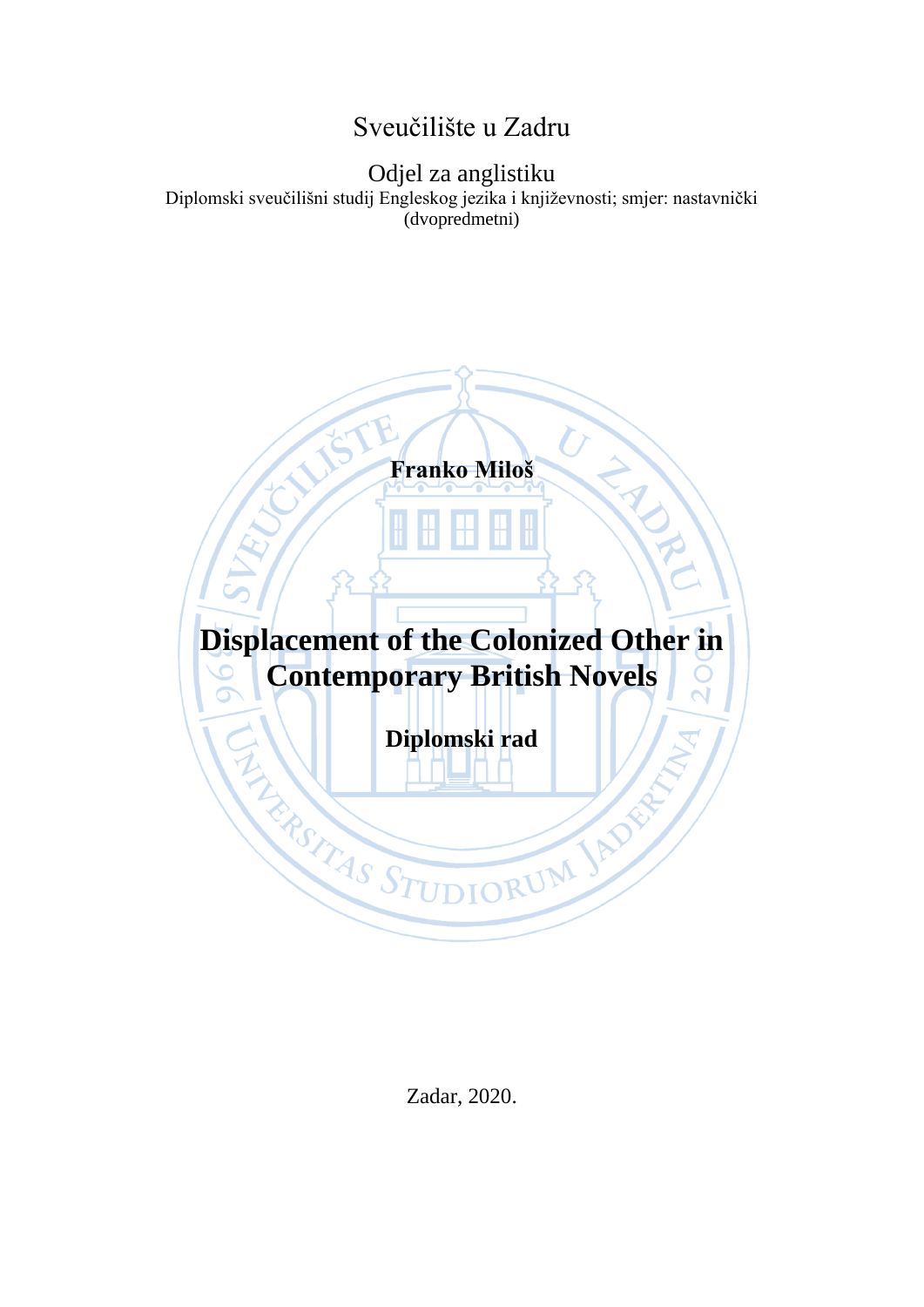# Sveučilište u Zadru

Odjel za anglistiku Diplomski sveučilišni studij Engleskog jezika i književnosti; smjer: nastavnički (dvopredmetni)

Displacement of the Colonized Other in Contemporary British Novels

Diplomski rad

Student/ica:

Mentor/ica: Doc.dr.sc. Vesna Ukić Košta

Franko Miloš

Zadar, 2020.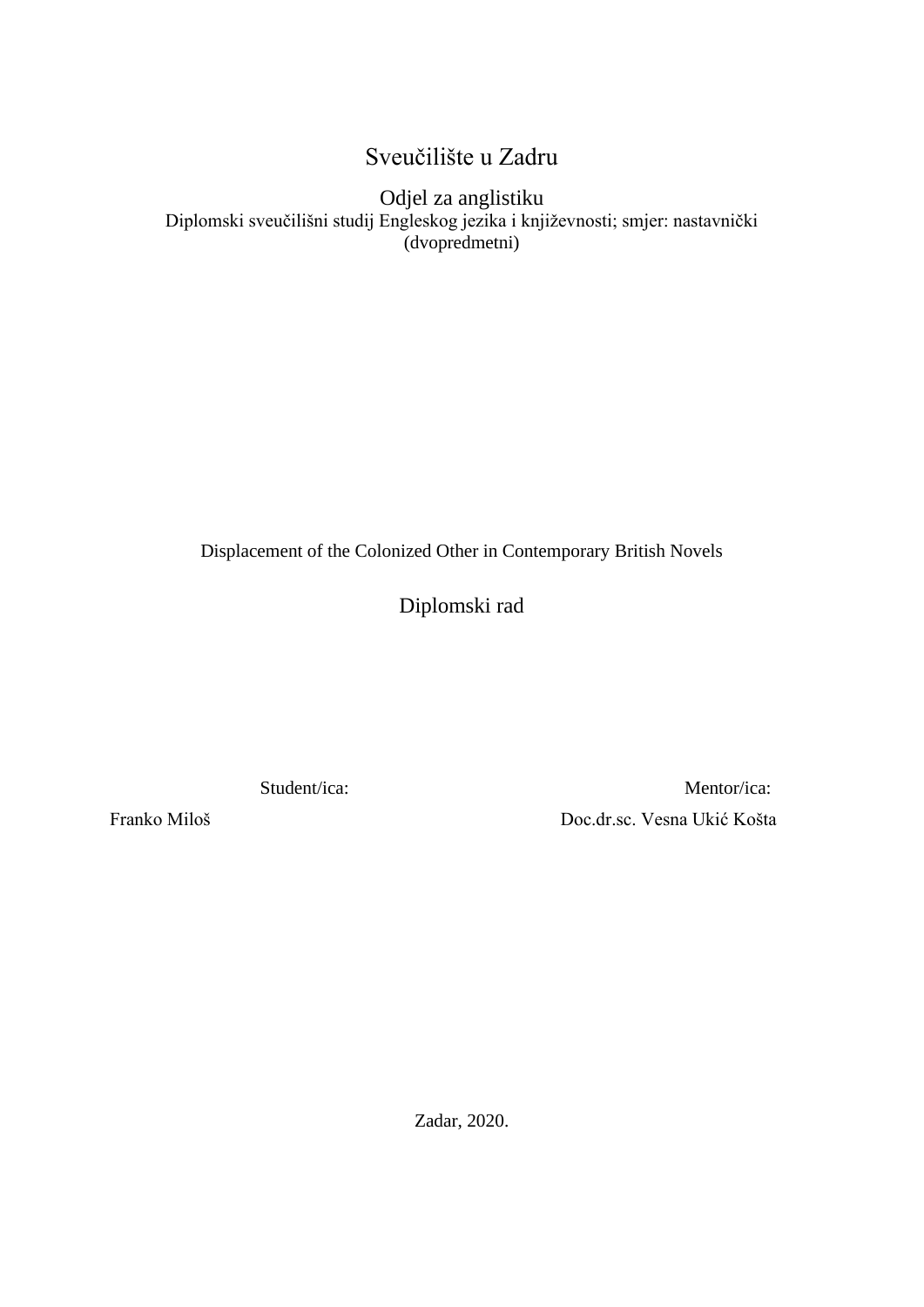

# **Izjava o akademskoj čestitosti**

Ja, **Franko Miloš,** ovime izjavljujem da je moj **diplomski** rad pod naslovom **Displacement of the Colonized Other in Contemporary British Novels** rezultat mojega vlastitog rada, da se temelji na mojim istraživanjima te da se oslanja na izvore i radove navedene u bilješkama i popisu literature. Ni jedan dio mojega rada nije napisan na nedopušten način, odnosno nije prepisan iz necitiranih radova i ne krši bilo čija autorska prava.

Izjavljujem da ni jedan dio ovoga rada nije iskorišten u kojem drugom radu pri bilo kojoj drugoj visokoškolskoj, znanstvenoj, obrazovnoj ili inoj ustanovi.

Sadržaj mojega rada u potpunosti odgovara sadržaju obranjenoga i nakon obrane uređenoga rada.

Zadar, 7. listopad 2020.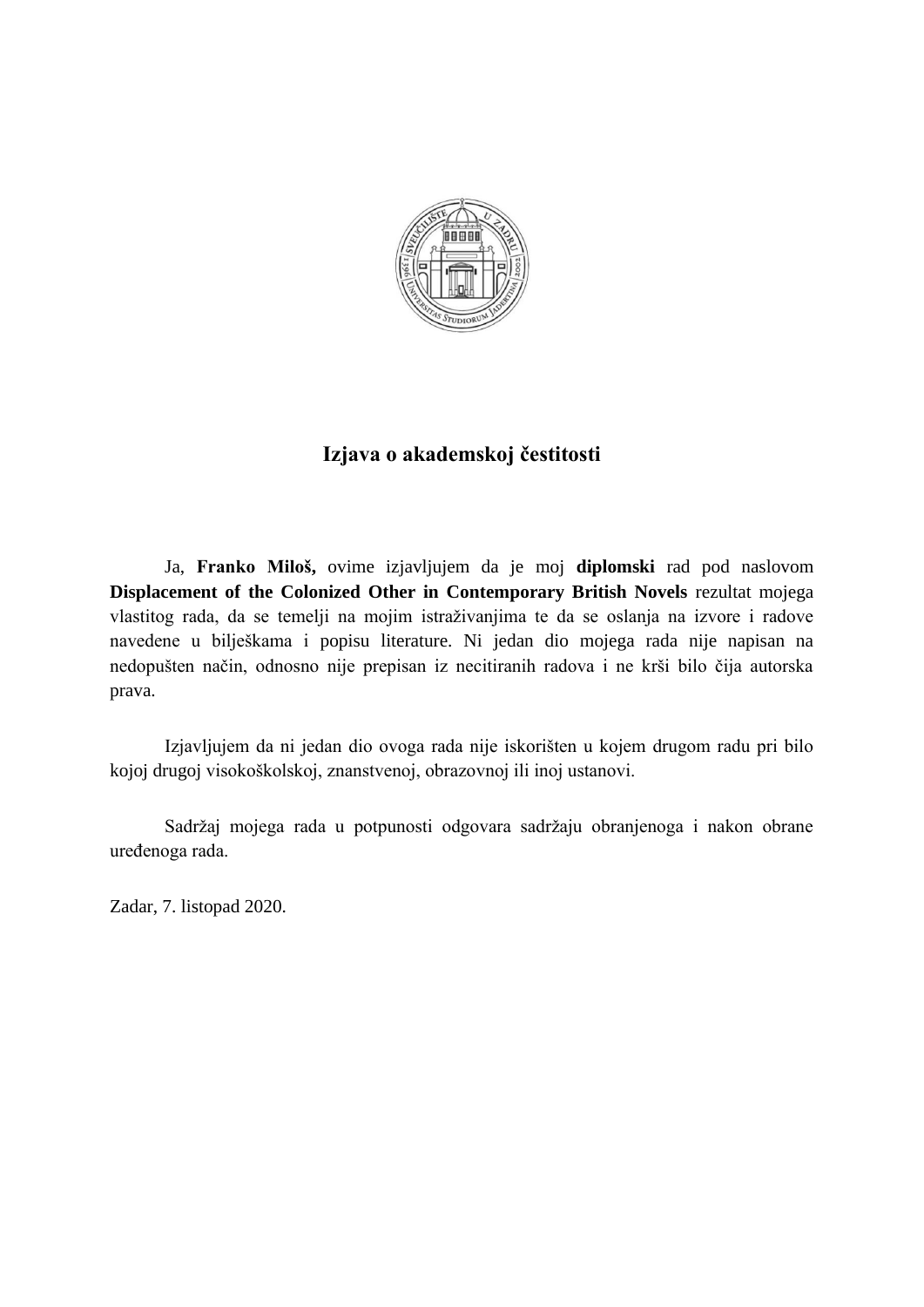## **Table of contents**

| Displacement of the Colonized Other in Contemporary British Novels 42 |
|-----------------------------------------------------------------------|
| Izmještanje koloniziranog Drugog u suvremenim britanskim romanima 42  |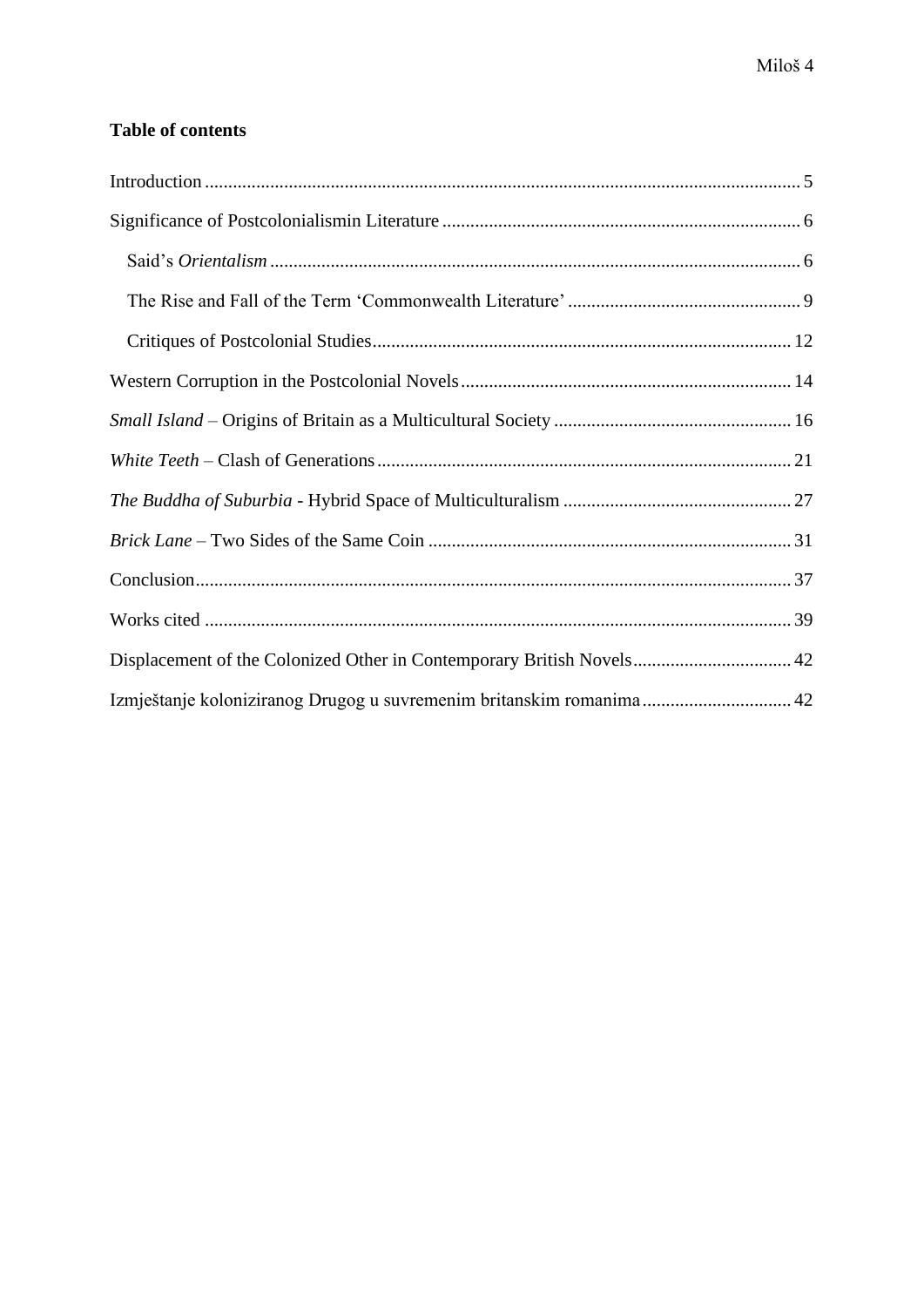#### <span id="page-5-0"></span>**Introduction**

According to Graham MacPhee, the fundamental parameters of post-war British society and culture are the product of its violent and exploitative imperial history.However, the main perspectives that have emerged from the same history conceive it as completely disconnected from the present, arguing that the present has become "imperially innocent" (5). MacPhee does not agree with this separation of the imperial past from the present, and insists that the understanding of the term 'postcolonial' needs to be broadened, in other words, it needs to be understood as much more central to post-war British literature and culture than has previously been the case. This view is also reflected by Paul Gilroy who believes that the imperial and colonial past still shapes political life in the countries which are "overdeveloped", but can no longer be defined as imperial in the strict sense of the term (2).

In order to fully understand the importance of British imperialism and its impact on the present, it is important to consider that the overall process of decolonization was incomplete, and in many ways dictated the reconstruction of the Western global hegemony (MacPhee, 6). The undeniable influence of British imperialism did not simply vanish after the Second World War and the events that followed; therefore it is difficult to argue that the present is "imperially innocent". Gilroy believes that a new form of colonial domination is being instituted as part of a heavily militarized globalization process, which is spearheaded by the United States of America. Gilroy identifies USA as a successor to the European empires that had their downfalls and experienced major transformations during the  $20<sup>th</sup>$  century (3). The main reason why it is vital to establish a connection between the imperial past and the present and not to shy away from it or discard it is because many of the contemporary British novels, like those that will be analyzed in this diploma paper, grapple with imperialism's remains and legacy. Gilroy maintains that a deliberate engagement with the 20<sup>th</sup> century and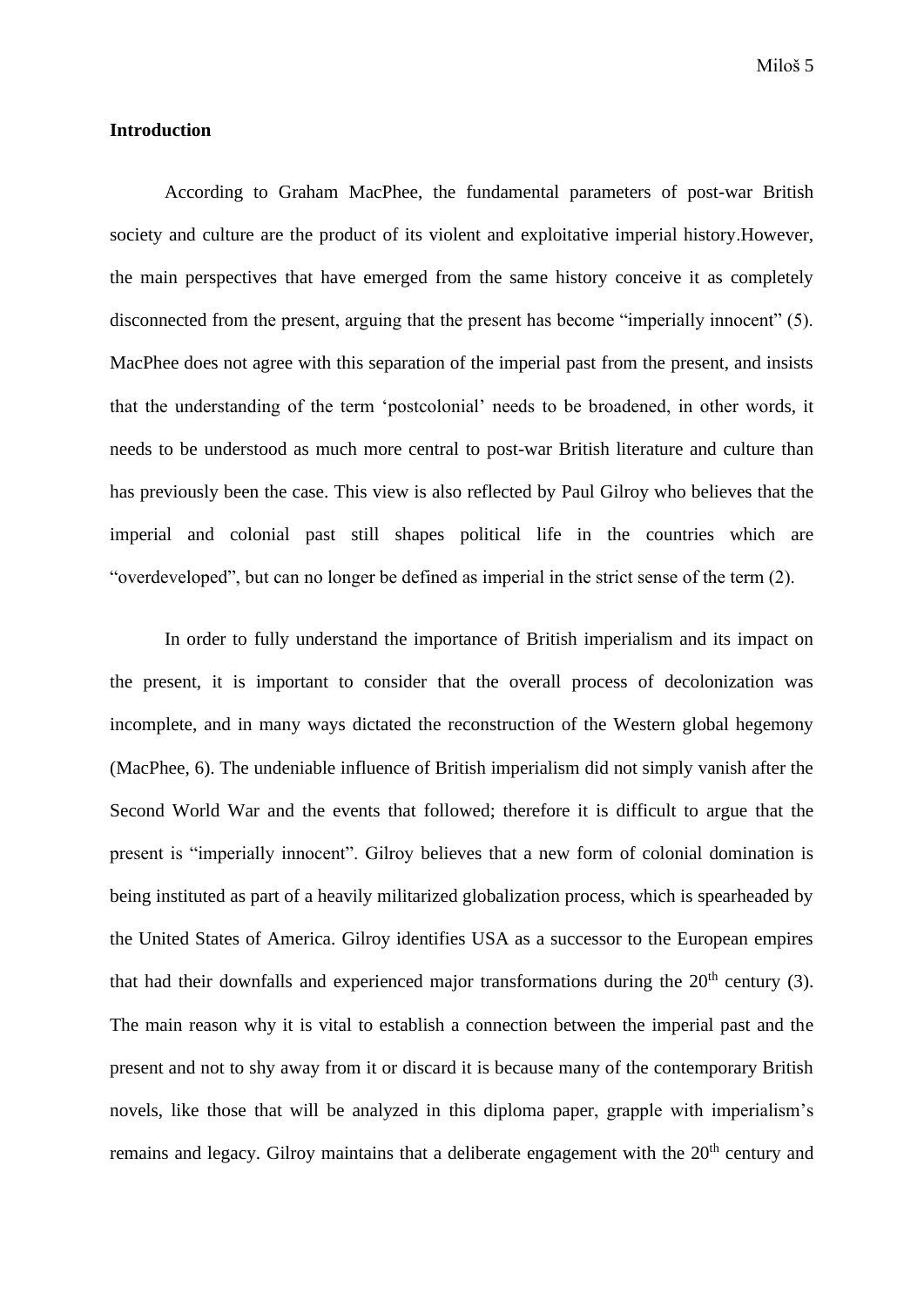its histories of suffering may embellish resources for the peaceful accommodation of otherness, particularly in relation with the "fundamental commonality" (4).

#### <span id="page-6-0"></span>**Significance of Postcolonialismin Literature**

#### <span id="page-6-1"></span>**Said's** *Orientalism*

The notion of 'otherness' in the context of Western hegemony and superiority over the East, especially in the cultural sense, was greatly popularized by Edward Said's tremendously vital theories about 'Orientalism', which the author defines as follows: "Orientalism is an academic term which is a critical approach to representations of the Orient, vision of the West towards the Orient, which includes Middle Eastern, African and Asian societies" (96). Orientalism, according to Said, almost always implies that Western culture is superior to Eastern cultures. The idea of Western superiority over the Orient was created through a large body of texts Said calls "Orientalist", and through consent within Western civil society. The same Orientalist perceives the "Other" as static, eternal, exotic, dangerous, and inferior. Said argues that it is cultural hegemony which gives Orientalism its durability and strength. The idea of European/Western culture as the superior one is always firmly tied to its "Other" in a way that the perceived underdevelopment of the Orient is crucial for defining Western culture as superior. According to Said, Europe and America need the Orient or "the other" as this constructed idea of a rival which is inferior, underdeveloped, foreign, and exotic in order to further solidify the perception of complete Western superiority and progress (97).

The selection of analyzed novels in this paper reflects the discussion on otherness and Western cultural hegemony. The authors and the novels that will be discussed in this paper all technically belong to the Orientalist notion of otherness, in other words, Zadie Smith, Monica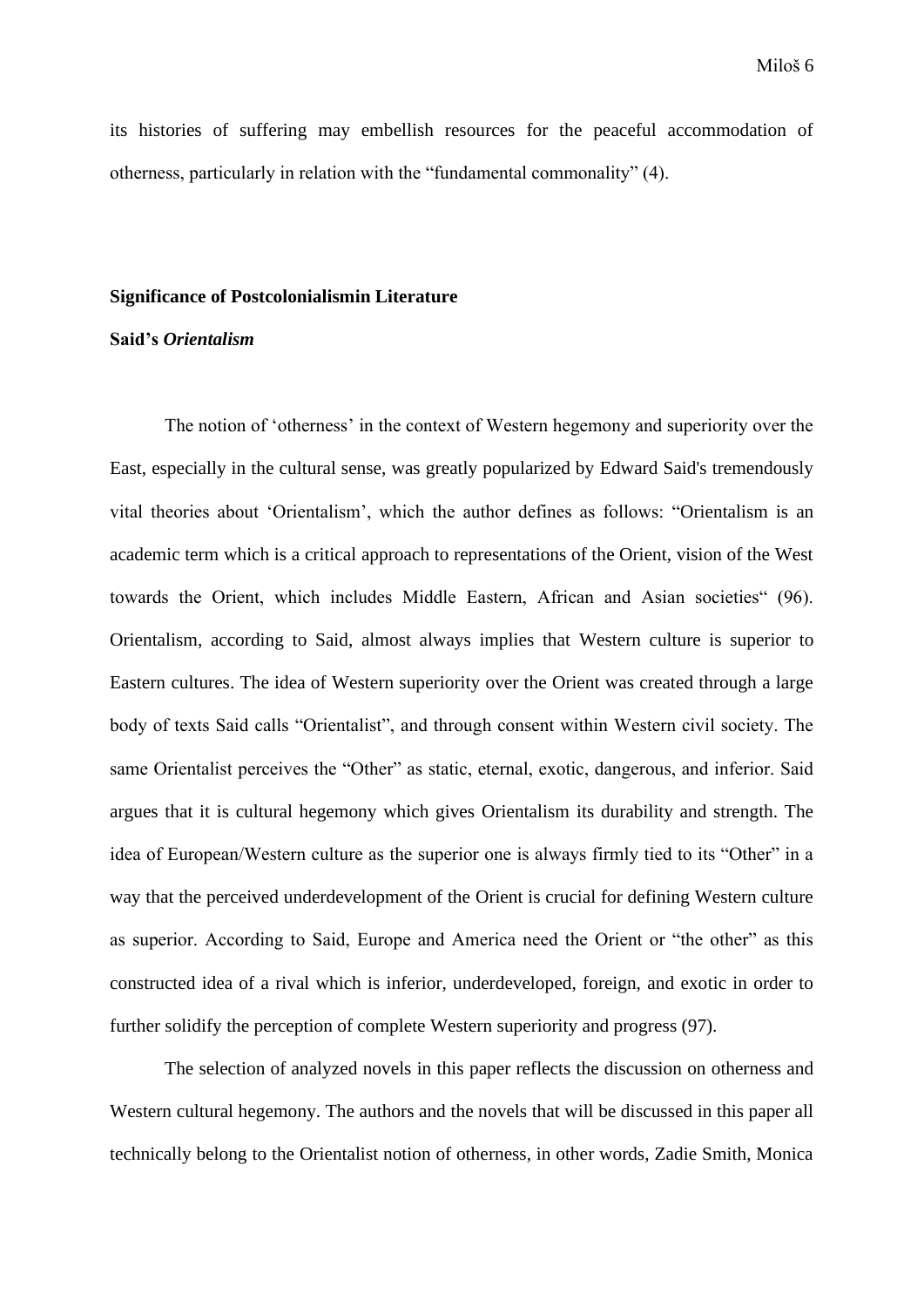Ali, Andrea Levy and Hanif Kureishi are all authors that have roots outside the dominant Western hubs. Because of their specific roots and the main topics and themes in each of the selected novels, their works can be viewed as attempts to reconstruct the problematic visions of the Orient, and to provide an alternative perspective on issues of decaying racial identities and cultural displacement.

In order to provide further context on Said's monumental theories and his inspirations, it is important to consider the works of Karlis Racevskis and Carl Olson, who analyzed the intellectual ties between Said and Foucault, with a particular emphasis on how Said interacted with Foucault's most prominent theories on discourse and power. Initially, Said agreed with Foucault and leaned heavily on his theories, believing that Foucault's greatest intellectual contribution is the fact that he actively connected the text with its affiliations, in other words, Foucault attempted to uncover the relationships between the discursive and the non-discursive power/knowledge networks, thus taking into account not only the semantic but also the material reality of the text. Olson states that Said's understanding of power, nature of texts, and discourse was heavily influenced by his reading of Foucault's work (320). Said also constituted and shaped his own theories in accordance with Foucault's belief that discourse always involves some kind of violence. In other words, Said defined Orientalism as a violent form of discourse, one that reflected the West's desire to dominate and control the Orient (321).

However, according to Olson, Said's work is anything but powerless and passive. The same author goes on to elaborate how Said turned the tables on the powerful using their own theoretical knowledge and tools, mainly those developed by Foucault and Nietzsche, in order to critically evaluate the ways that the Occident (the West) portrays the Orient (324). By adopting Foucault's theories, Said exposed his work to criticism, mostly because Foucault's definition of power differs from what Orientalism proclaims; as per Olson, "if Said were to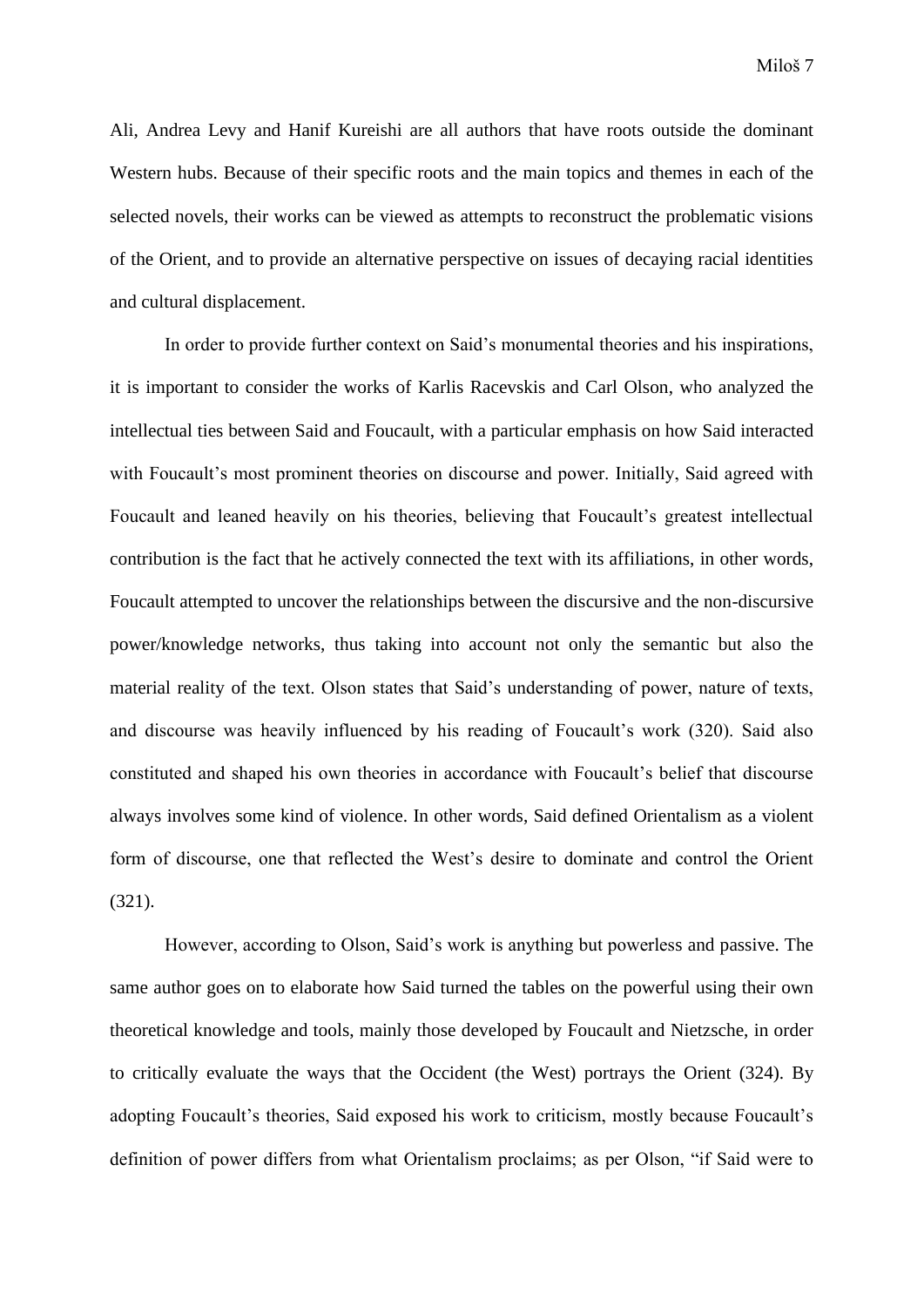truly adopt Foucault's notion of power, Said would have to admit that members of the Orient do not possess power" (325). It is important to note that Said did not blindly worship the work of Foucault, despite the fact that Foucault's work greatly influenced and inspired his own. Racevskis maintains that one of the main aims of Foucault's work, which was unrecognized by Said, was to clear a path for those voices that had been silenced and to help rebuild stigmatized languages and forgotten knowledges (91). Racevskis reaches this verdict after examining Foucault's book on the history of madness, but believes that Foucault's words about the systems of exclusion, rejection, and refusal need not be limited to psychiatric hospitals, and should also be taken as a metaphor for everything that the Western civilization had preferred to keep silent over the ages (92).

Said would eventually move away and distance himself from Foucault's work later in his career. Racevskis argues that this was due to the political differences between the two, different theoretical approaches to defining the concept of power, but also because Said believed that Foucault was not engaged enough with postcolonial issues (93). Regardless of their disagreements and Said's many critiques of Foucault, Racevskis notes that Said appreciated Foucault's work mainly because it provided the theoretical tools that he later used to create and problematize the notion of the 'Orient' in his own work. In an essay commemorating Foucault's passing, Said wrote about the rift between himself and Foucault, stating that Foucault's "Eurocentrism" prevented him from being more engaged with both the feminist and the postcolonial issues. Although Foucault never explicitly made a theoretical corpus to be used for feminist or postcolonial causes, many of the prominent authors from those fields used Foucault's work to develop their own theories and explain power relations, one of those authors being Said himself (Racevskis 95).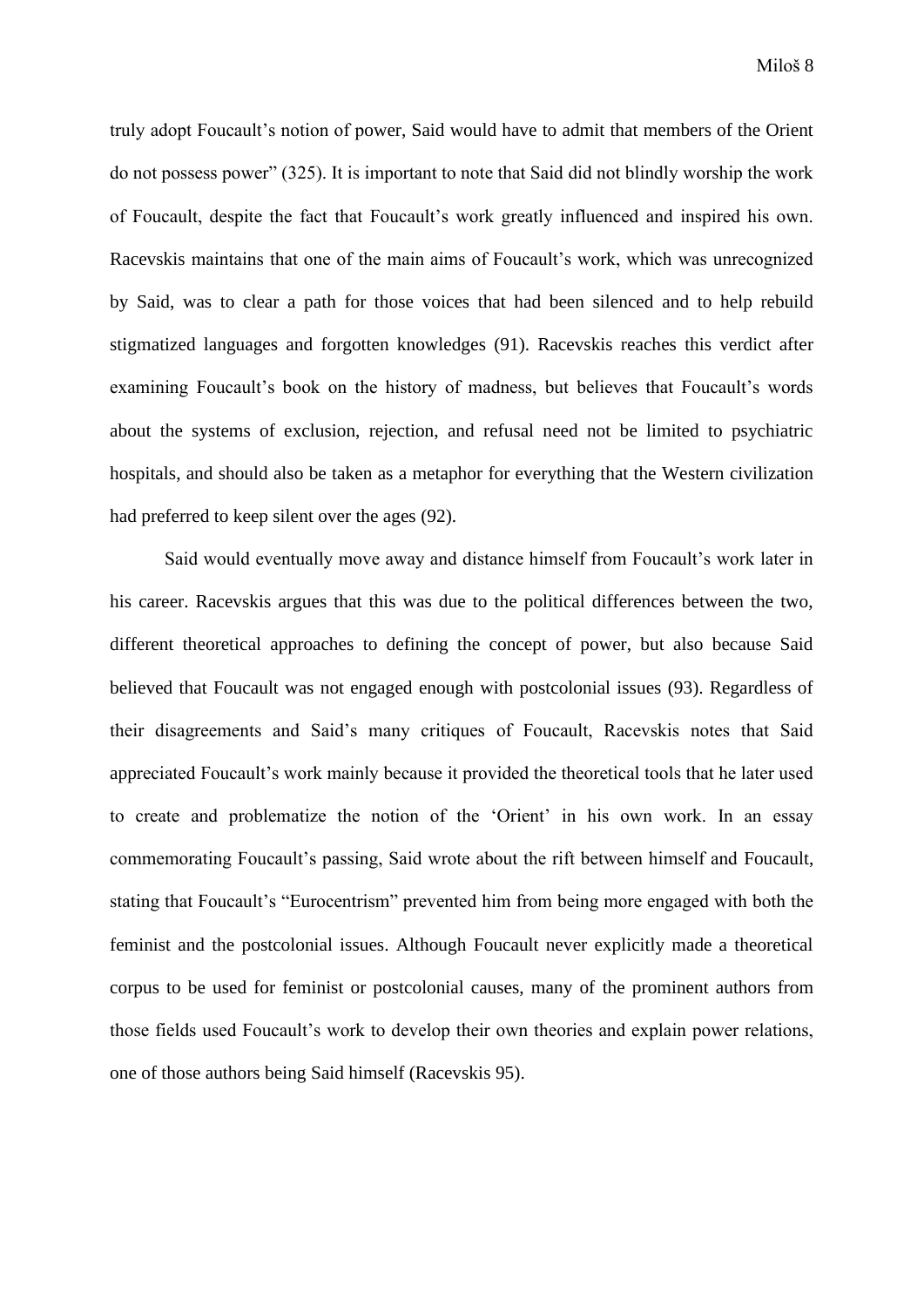#### <span id="page-9-0"></span>**The Rise and Fall of the Term 'Commonwealth Literature'**

In addition to what can be ascertained from Said's 'Orientalism' and Foucault's theoretical foundations, Gilroy adds that the increased familiarity with the imperial past and its bloodstained workings of racism can be useful in the much more general process of understanding complex contemporary settings and multicultural social relations which extend past Britain. The essence of Gilroy's work and the connection between a wider socio-political context and postcolonial literature are best summarized by the following quote: "acceptance that race, nationality, and ethnicity are invariant relieves the anxieties that arise with a loss of certainty as to who one is and where one fits" (6). Race, nationality, and ethnicity can therefore be perceived as constant, but the mentioned anxiety relief is often a goal pursued desperately by many characters in postcolonial novels with varying levels of success.

Generally speaking, acceptance is one of the most sought after elements of many postcolonial novels and novels that tackle topics of immigration and life in a foreign land, and this applies to all four novels under discussion in this paper. The protagonists in these novels are often deliberately put into situations that highlight the society's inability to accept their otherness, which causes them great pain, feelings of displacement, loss of identity, and selfdoubt. Gilroy claims that racism and the lasting power of racial identities still serve as a blockade, preventing marginalized people from belonging (151). The idea of belonging to a place is a powerful theme in all of the selected novels, but this concept extends past the literary into the biographies of these authors and the stigmas associated with the writing of colonial and ex-colonial migrants to Britain. MacPhee believes that their work was often perceived as marginal and even external to the British culture, but is now recognized as a significant contribution to the formation of the multi-cultural literary culture that is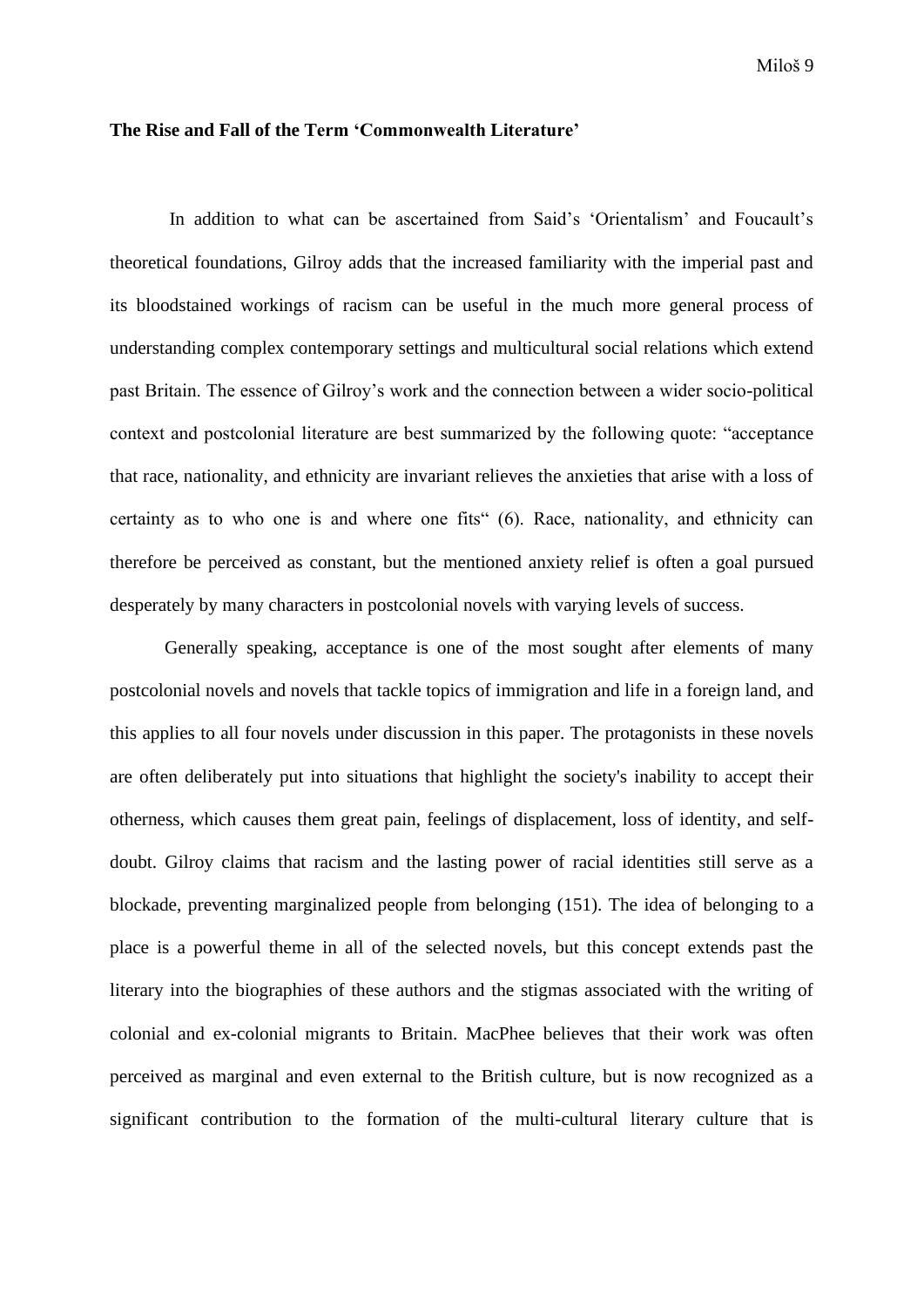recognized in the present (8). The following excerpt from Said's essay on colonialism<sup>1</sup> perfectly describes and summarizes this shift towards the acceptance of 'Commonwealth literature':

Reading and interpreting the major metropolitan cultural texts in this newly activated, reinformed way could not have been possible without the movements of resistance that occurred everywhere in the peripheries against the empire. And today writers and scholars from the formerly colonized world have imposed their diverse histories on, have mapped their local geographies in, the great canonical texts of the European center. And from these overlapping yet discrepant interactions the new readings and knowledges are beginning to appear. One need only think of the tremendously powerful upheavals that occurred at the end of the 1980s—the breaking down of barriers, the popular insurgencies, the drift across borders, the looming problems of immigrant, refugee, and minority rights in the West—to see how obsolete are the old categories, the tight separations, and the comfortable autonomies (31).

MacPhee's work delves into the past to illustrate how in Britain, academic scholarship traditionally focused on what was then described as "the literature of empire", or in other words, canonical British literature set in "colonial locations", while from the 1960s and onward it also began to address what was known as "Commonwealth literature", or rather literature written in English by writers from the newly independent colonies ("New Commonwealth") and the former British dominions ("Old Commonwealth"). The same author argues that imperial ideology stresses inherent differences between cultures, separating

<sup>&</sup>lt;sup>1</sup> Said's essay, "Secular Interpretation, the Geographical Element, and the Methodology of Imperialism" is the first chapter of *After Colonialism*, a volume of essays that emerged from a series of seminars held at Princeton University from 1990 to 1992. According to Niva, Said's wide-ranging essay outlines some of the central problems of modern academic disciplines, such as the suppression of their participation with colonial categorisations and their efforts to contain heterogenous knowledge and cultural differences.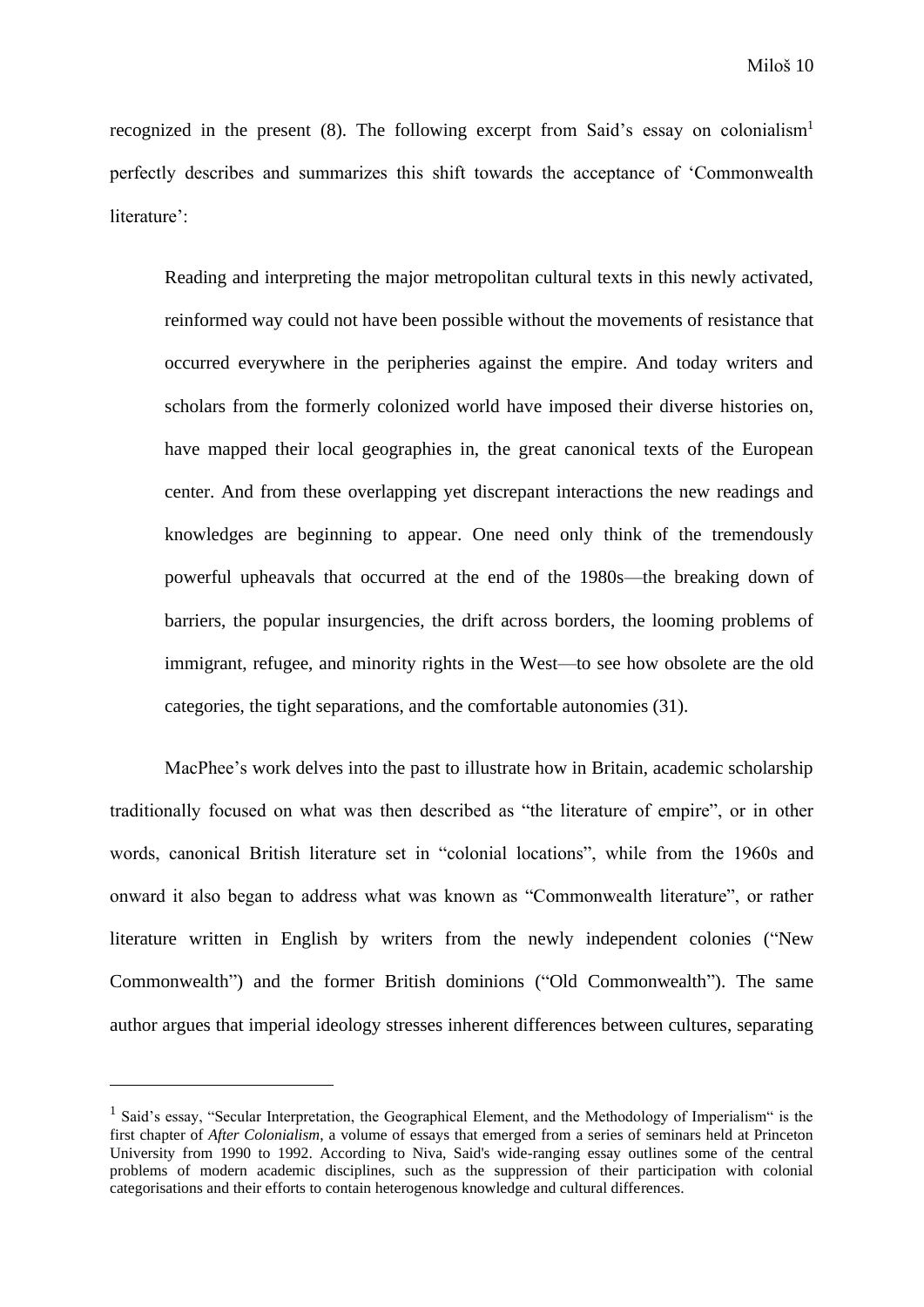non-Europeans as more primitive and immature when compared to the British, who represent the "final, modern end of human development" (11). This view serves as an extension of what Said formulated with his Orientalism, and is invaluable for the current discussion because it paves a way for the discussions about acts of discrimination in the literary field. MacPhee paraphrases a Trinidadian activist and intellectual C.L.R. James, who connected British accounts of the supposed savagery and primitiveness they saw in Africa to the need to justify and legitimize colonialism, which was often done through literature. Signs of imperial ideology are perhaps most apparent when considering the classifications of English literature that were commonly used in the past. All literature written in English by authors that were not originally from the British Isles was dubbed "Commonwealth literature", and, according to Salman Rushdie, often ignored and undervalued, especially in comparisons with what was known as "authentic" English literature (MacPhee 76).

To further elaborate, Salman Rushdie perceives the term 'Commonwealth literature' as a problematic umbrella term, used to assemble different authors from the Commonwealth countries, but also those that had nothing to do with it, for example, authors from South Africa and Pakistan. He believes that Commonwealth literature is a fundamentally flawed concept, made obsolete due to the significant differences between numerous different countries. These authors and their specific backgrounds are all unnaturally grouped together and essentially categorized as a body of writing that is not made by a white author living in Britain, Ireland or the United States of America (63). The term is, according to Rushdie, used to divide the English literature 'proper' from the Commonwealth literature which is placed below it. In other words, this divide places English literature 'proper' in the centre and the rest of the world at the periphery. Rushdie argues that this centre simply cannot hold any longer, and that all English literatures should be studied together in order to accommodate the growth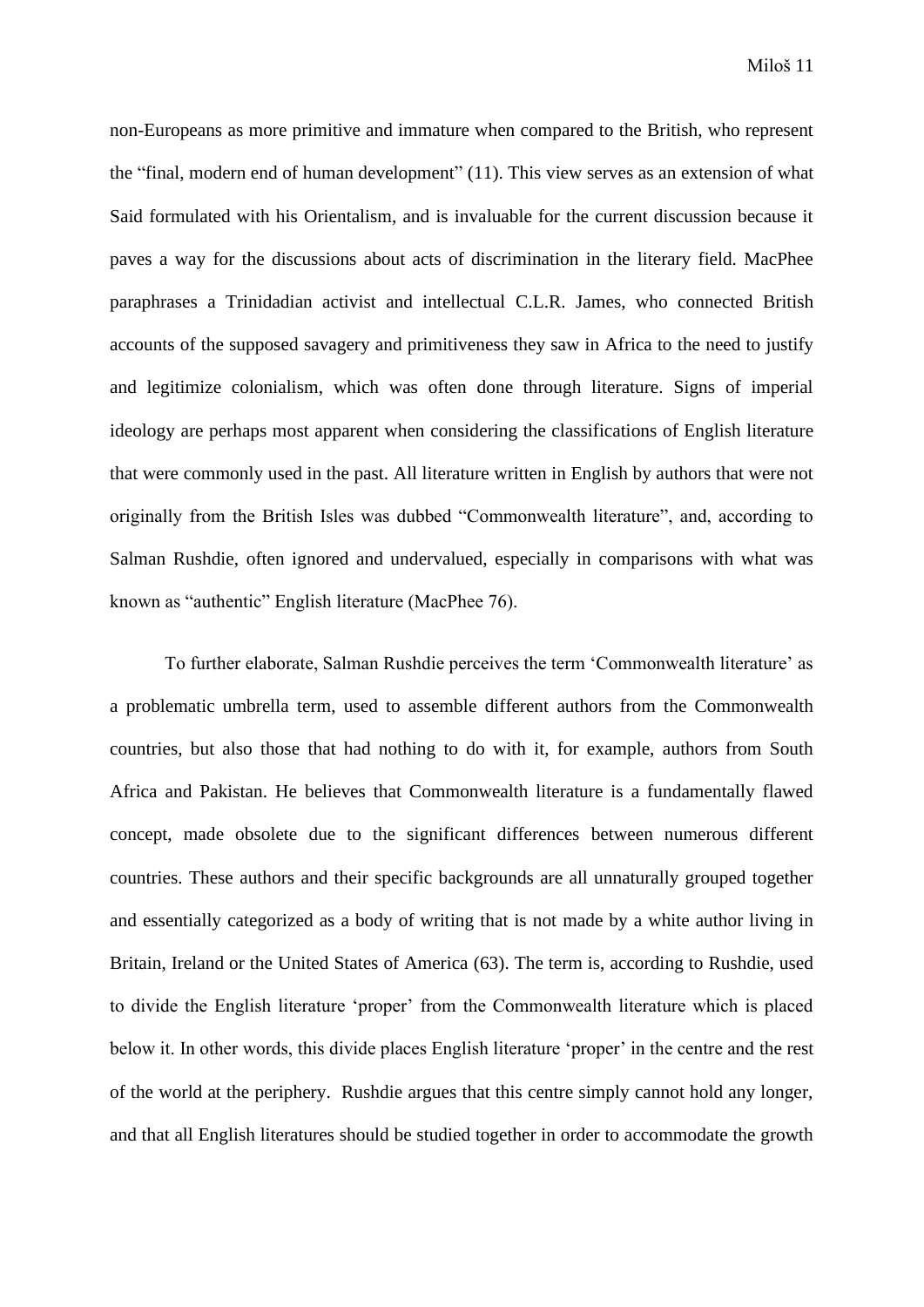of English as a world language which now also possesses a world literature that is quickly growing and expanding beyond national borders and historical boundaries.

#### <span id="page-12-0"></span>**Critiques of Postcolonial Studies**

As EliSorensen claims, one of the characteristic aspects of postcolonial studies as a theoretical field, which has defined its relatively brief history, has been its amorphousness or shapelessness. In other words, it is both self-critical and oppositional, and this, according to Sorensen, prevents the discipline from reaching a stagnant and self-complacent level of homogeneity (66). That being said, he emphasizes the ambiguous relationship between postcolonial studies as a theoretical and academic field and postcolonial literary texts, while also believing that there has been a tendency in postcolonial studies to suppress more conventional modes of writing that are not distanced enough from imperialist ideology. Moreover, there seems to be a very narrow list of postcolonial "canonical" works which are not just being taught in departments of postcolonial studies, but also lauded by postcolonial critics. Sorensen turns to Neil Lazarus, who has stated that there is only one author in the postcolonial literary canon, and that author is Salman Rushdie.

However, the glaring issue is that even Rushdie's *Midnight's Children* seems to be continuously reread and reiterated by the postcolonial critics. Sorensen and Lazarus both believe that there is an issue with how the field of postcolonial studies and its norms exclude many works which can be labelled as postcolonial literature. Sorensen attempts to uncover which literary aspects are valued in particular by postcolonial critics, and which objectives related to the general notion of postcolonialism would have influence on the overall process of value-coding (71). He believes that such restrictive value-coding is harmful to the field, and that this situation, in which only works with perfect political credentials and those that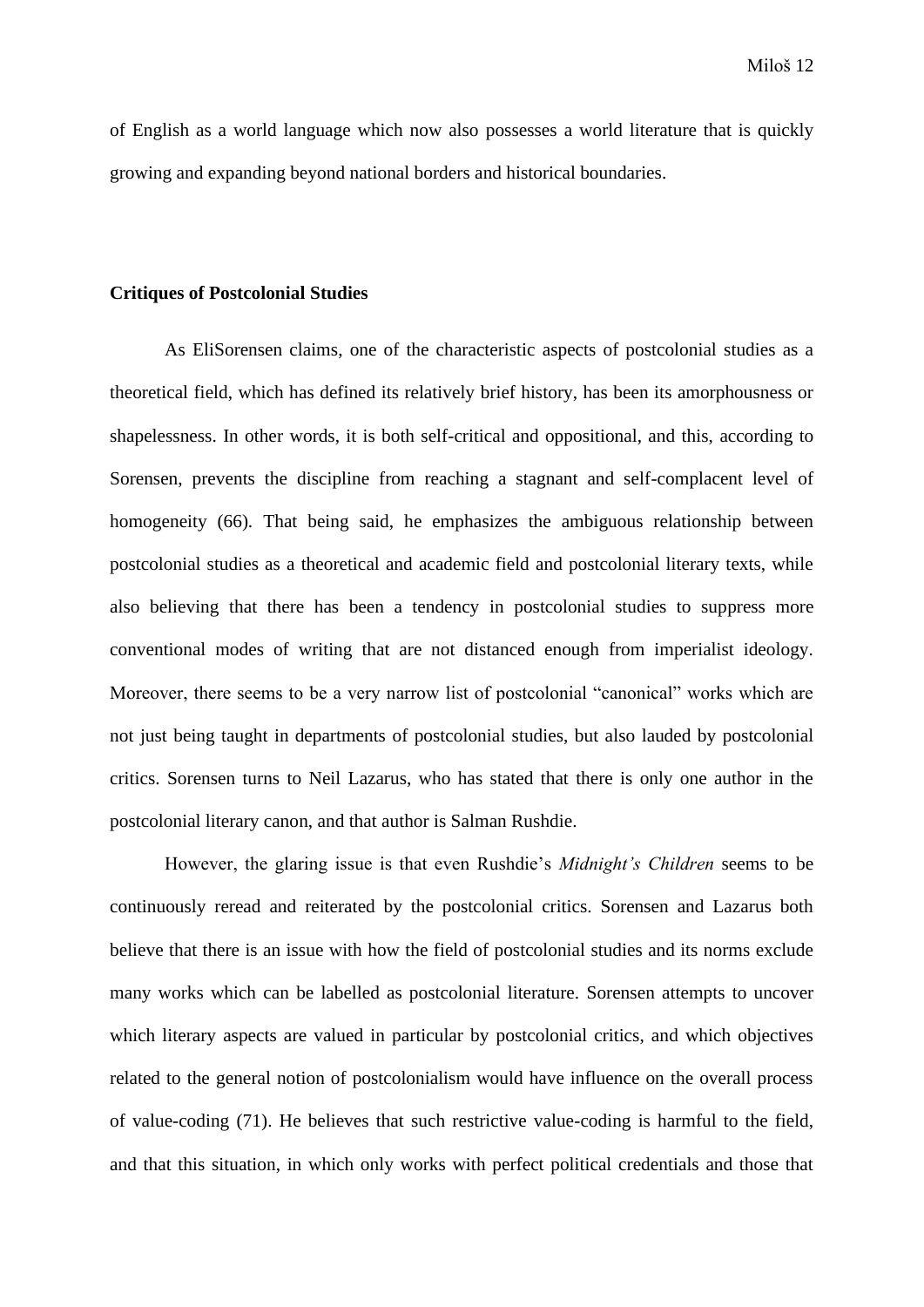meet the established standards can be viewed as praiseworthy, seems to be creating a specific burden for the writers themselves, but also for the readers and critics.<sup>2</sup>

In addition, the criteria used to canonize certain works as representative of postcoloniality seem to be heavily influenced by Western (postmodern) criteria, which primarily emphasize and value experimental works, frequent usage of irony, resistance towards closure, and questioning of traditional boundaries. Alistair Cormack believes that making a strict connection between cultural hybridity and experimental forms of writing is not necessary, and that realism in literature does not have to be exclusively viewed as traditional and unsuitable for postcolonial works (696). Moreover, Michael Perfect notes how representations of cultural otherness in contemporary British literature seem to be categorized as either "progressive" or "reductive", which in his view severely obstructs the reading and analysis of contemporary postcolonial novels, as most critical views tend to gravitate towards a very specific configuration of "progressiveness" (111).

Sorensen continues by noting that postcolonial studies have previously brought a revolution to the field of literary studies by creating consciousness-raising readings of texts that were previously located within narrow, local frameworks (72). However, the same author believes that postcolonial studies are at present plagued by melancholia because of a loss of "critical marginality". He also quotes Spivak who implies that the contemporary field of postcolonial studies has lost its identity as a critical margin, and has become commoditized (73). Adding to the list of possible critiques, Perfect highlights the eagerness that critics have displayed when excavating instances of "knowing irony" from novels such as Monica Ali's *Brick Lane*. According to him, this is indicative of "a critical readiness to read any

<sup>&</sup>lt;sup>2</sup> According to Alison Donnell the institutionalization and consolidation of postcolonial works created a sort of "unhelpful homogenization of political intent", which neglects those works that are not disengaged from colonial culture in an explicitly self-conscious way. Donnel believes that this creates a burden not just for the writers, who are condemned to oppressed self-defining narratives, but also for the readers and the critics (qtd. in Sorensen 70).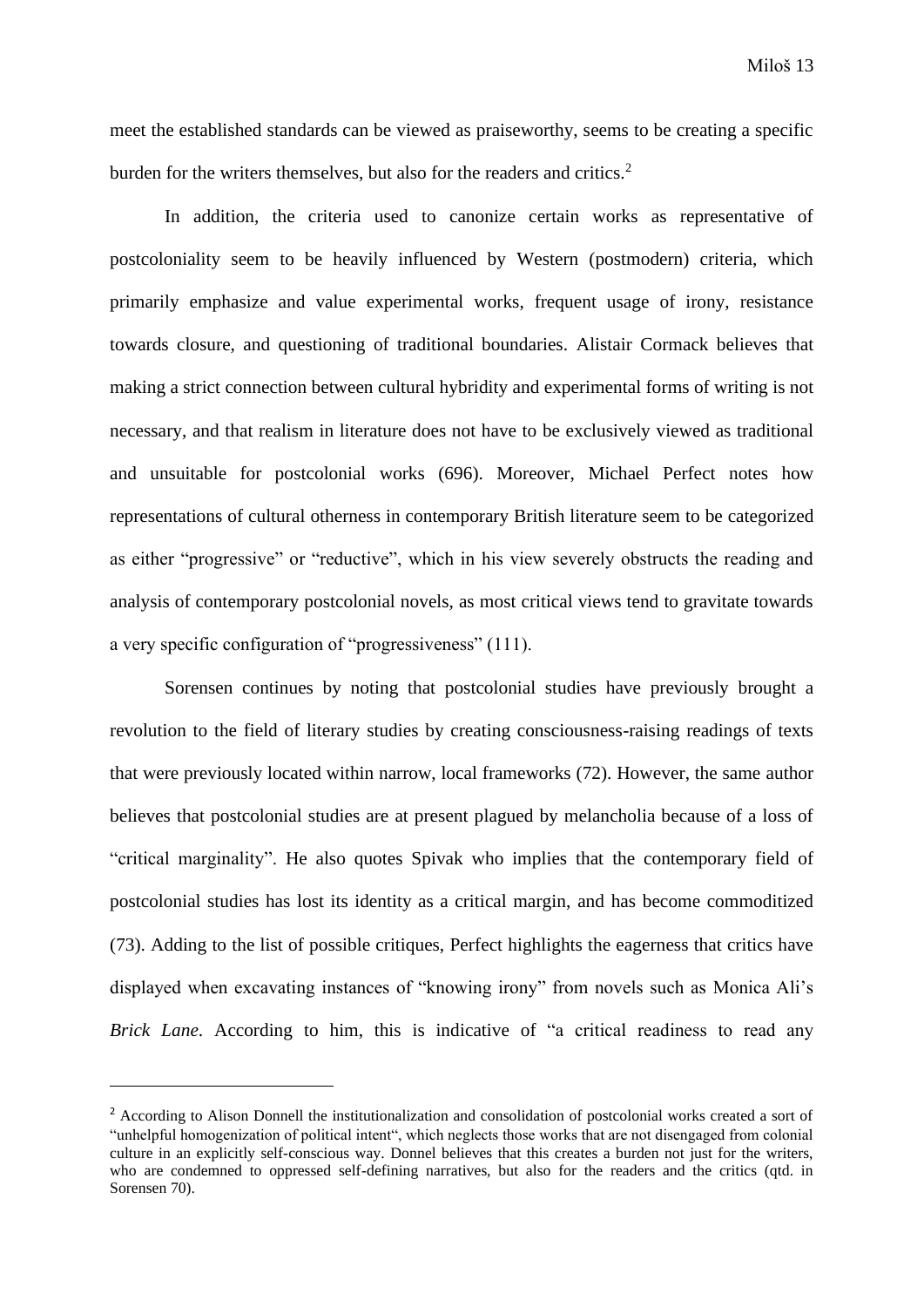contemporary text which deals with cultural difference in a particular, predetermined way", which he finds concerning and counterproductive (119).

#### <span id="page-14-0"></span>**Western Corruption in the Postcolonial Novels**

Before moving on to more detailed analyses of selected novels, it is important to note the common themes and narrative elements that these novels share. Firstly, one of the most common issues of many postcolonial novels is Western corruption, or rather how Britain corrupts those that come to its doorstep, whilst having a negative impact on their cultural identities and sense of belonging. Mindi McMann believes that the passing of the British Nationality Act of 1948 placed a certain "strain" on traditional notions of Britishness – which were up until then exclusively associated with being white. Issues of race were, in a way, quarantined in the colonies, but the aforementioned act changed this, welcoming all citizens of the Commonwealth to England (at least in theory) as a way to lift the crumbling nation after the Second World War and provide much needed labor from the colonies (McMann 623). However, the mixing and coexistence of different races, ethnicities, and cultures in a single place led to the rise of racism based on cultural difference and fears that this process will cause violent conflicts and the gradual destruction of social bonds (McMann 623-624). The fear of the immigrant becoming too British is not just the fear of the British, as emphasized by McMann, but also the fear of the immigrant as well; often highlighted in novels such as *White Teeth*, which primarily grapples with multiculturalism and hybrid social structures.

In Zadie Smith's *White Teeth,* Samad Iqbal becomes outraged by Britain and its society so much, he ultimately decides to gather as much money as possible and send one of his sons back home to Bangladesh. This is easily one of the crucial moments in the story, and it is clear that the author wishes to emphasize the importance of seemingly desperate attempts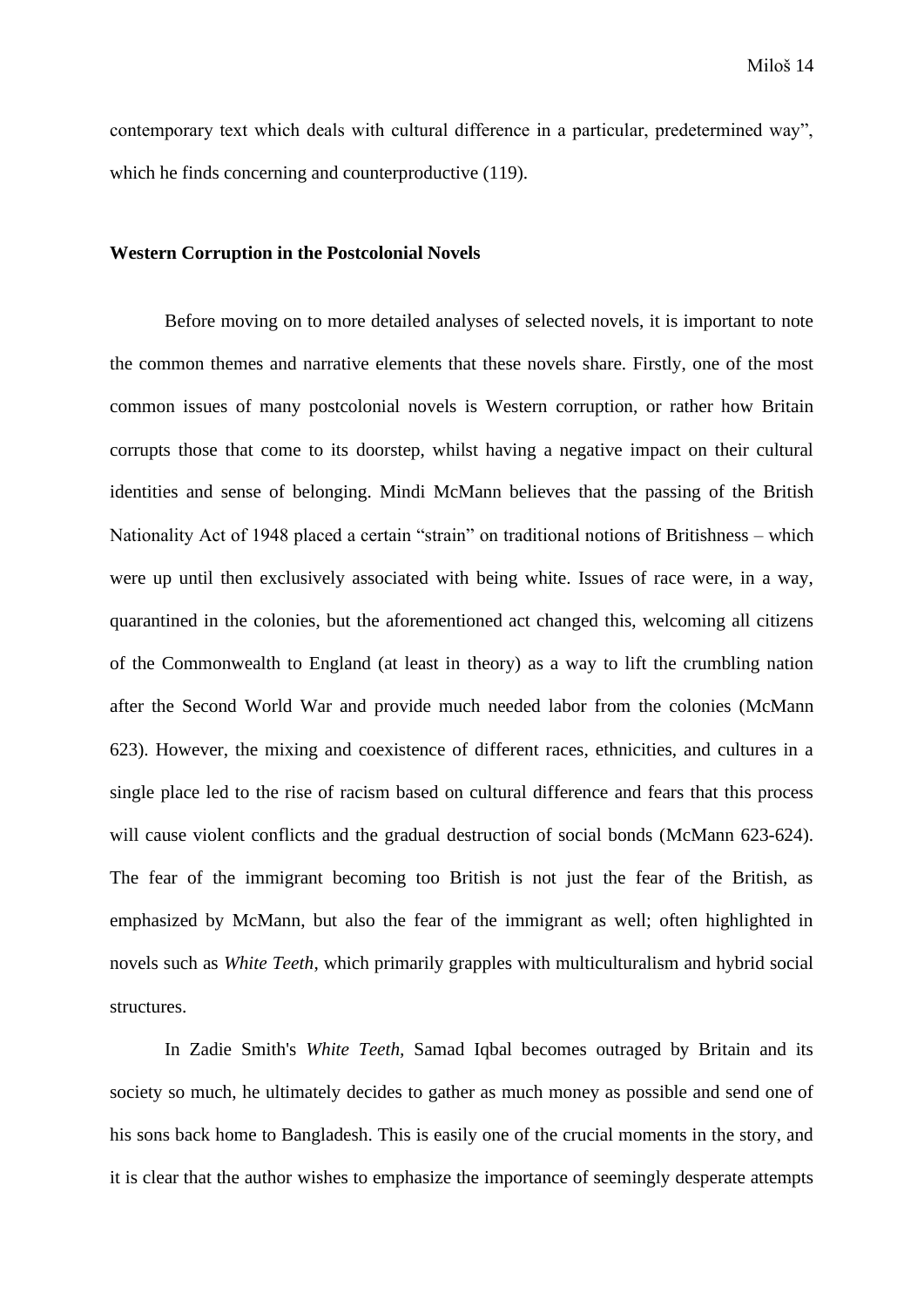of displaced individuals to find their true identity or secure a better future for their children, or so they believe at the time. Samad describes Britain as "a place where you are never welcomed, only tolerated", and a place that "drags you in and suddenly you are unsuitable to return, your children are unrecognizable, you belong nowhere" (414). His wife Alsana supports this belief, worrying about how the society around her family is taking her son away from her, and "Englishifying him completely" (354), leading him (Millat Iqbal) away from his culture, his religion, and his family. In a noteworthy sequence that focuses on Alsana's nightmares, she imagines generations of her Bengali grandchildren being completely assimilated in Britain, becoming almost unrecognizable to her. Whilst Samad is afraid of the immediate cultural influences from the West corrupting his children, Alsana looks towards the future and fears what generations of mixed marriages will result in. She

would regularly wake up in a puddle of her own sweat after a night visited by visions of Millat (genetically BB where B stands for Bengaliness) marrying someone called Sarah (aa where a stands for Aryan), resulting in a child called Michael (Ba), who in turn marries somebody called Lucy (aa), leaving Alsana with a legacy of unrecognizable greatgrandchildren (Aaaaaaa!), their Bengaliness thoroughly diluted, genotype hidden by phenotype (272).

Chanu, one of the central characters of *Brick Lane* also believes that Britain corrupts immigrants that come to Britain to search for a better life, and vows to never let his children be corrupted by the West: "Our community is not educated about this, and much else besides. But for my part, I don't plan to risk these things happening to my children. We will go back before they get spoiled" (28).

Much like in *White Teeth*, characters in *Brick Lane* also present a very distinct rift between the first and the second generation of immigrants, with the former having a more reserved approach towards the Western culture, and the latter, represented mostly through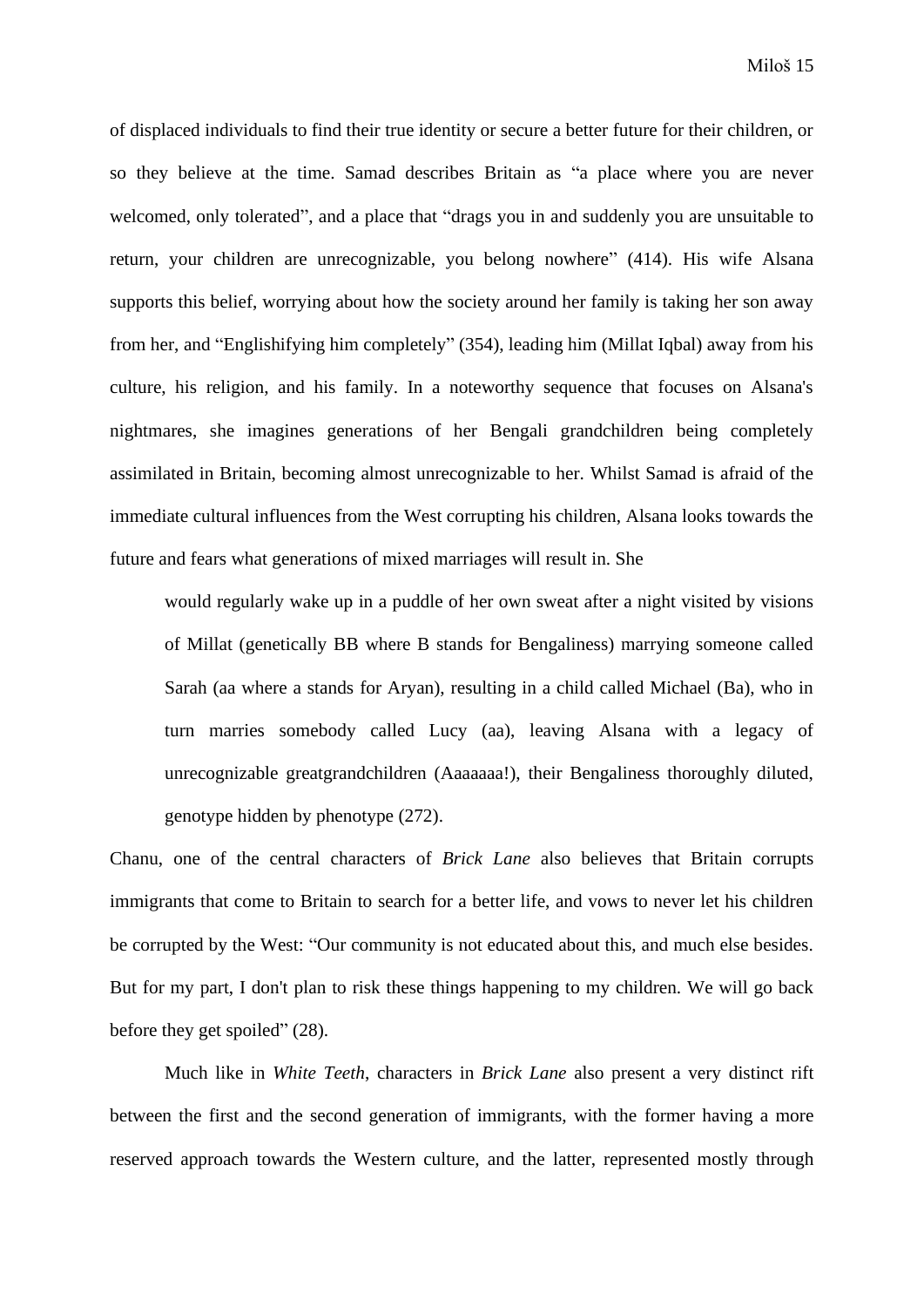Chanu's daughters, trying to assimilate and live just like the English. Chanu is a firm believer that British society is a battleground where Western values clash with Eastern, such as his own. He believes that his daughters are not aware of their identity, and his paranoia is almost tangible, which causes arguments between him and his eldest daughter. Chanu reveals how he truly feels only when talking to Dr Azad, and the following passage neatly summarizes his thoughts on immigration, clash of cultures and assimilation:

'I'm talking about the clash between Western values and our own. I'm talking about the struggle to assimilate and the need to preserve one's identity and heritage. I'm talking about children who don't know what their identity is. I'm talking about the feelings of alienation endangered by a society where racism is prevalent. I'm talking about the terrific struggle to preserve one's sanity while striving to achieve the best for one's family… (101).

Chanu uses the word 'endangered' to describe the effects of Western culture on his own and his children's identities, and this could be linked to what Gilroy emphasized when talking about how important acceptance of otherness truly is. The characters of *Brick Lane* are not given any acceptance, and are simply expected to adapt to dominant values, with no consideration that they may lose their own identity in the process.

#### <span id="page-16-0"></span>*Small Island* **– Origins of Britain as a Multicultural Society**

Andrea Levy's *Small Island* presents a vivid and merciless vision of Britain, a broken nation struggling through a major world conflict, to then emerge from the fray as the 'mother country' which does not look kindly upon her own subjects. Among those praising the novel is Alicia Ellis, who believes the novel created a common narrative of nation and identity for the purpose of understanding the experiences of Black people in Britain (69). Futhermore, Duboin emphasizes that *Small Island* is a crucial postcolonial novel which provides the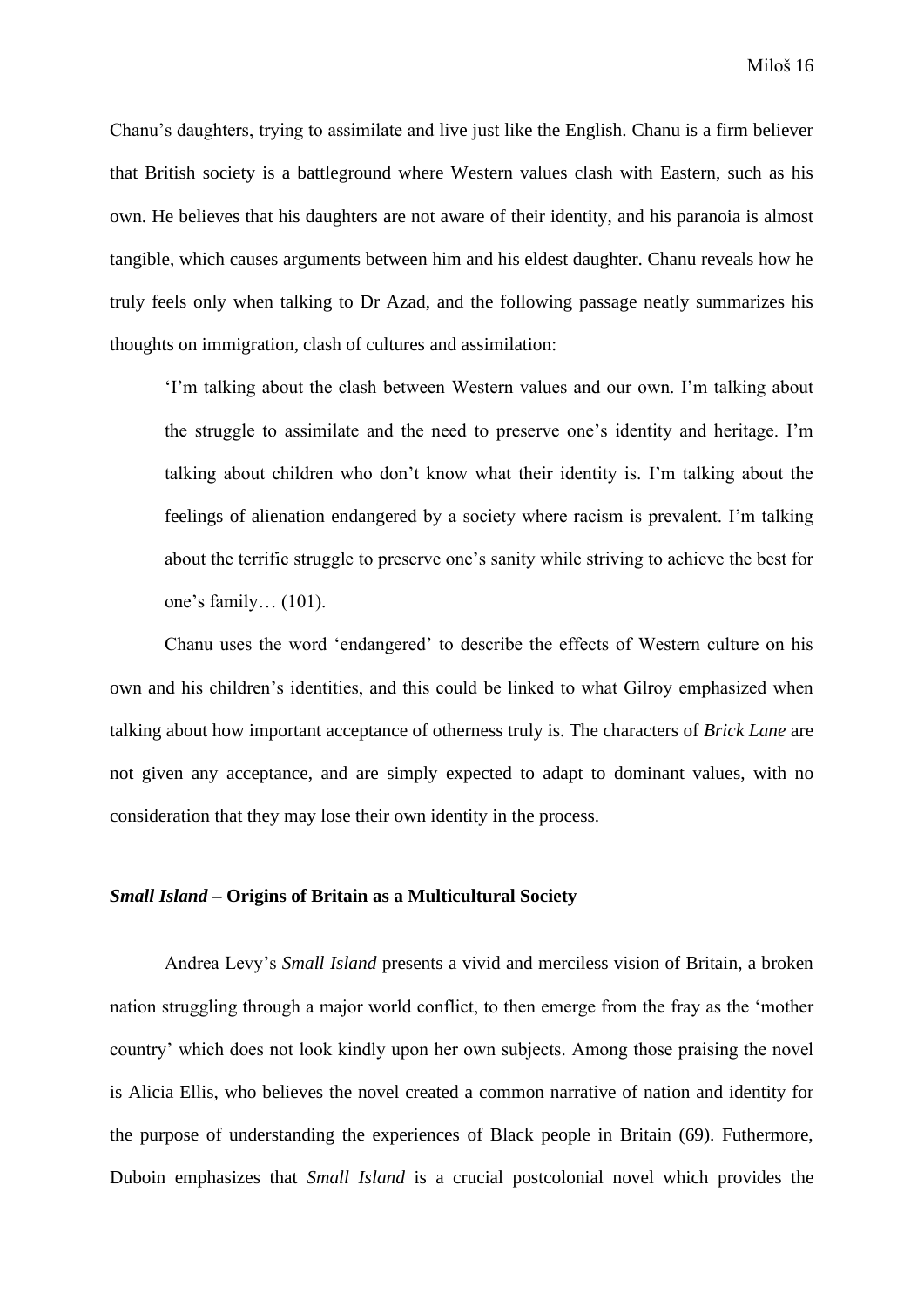contexts and the origin story of Britain as a multicultural society (11). Firstly, it offers a look back on the Windrush generation, Caribbean migrants who travelled to the 'Mother Country' in search of a brighter future. According to Ellis, the significance of the Windrush migration lies in the fact that it is often perceived as an event that marked the rise of multicultural, multiracial Britain (80). Secondly, it illustrates how World War Two and the Blitz destroyed a national identity that was built on the "persistent myth that the British Isles formed an impregnable archipelago safely separated from continental Europe" (Duboin 11). Thirdly, the novel aims to explain how all these historical events affected the process of redefining what is British, which included extensive changes to the traditional white British identity under the new paradigm of multiculturalism.

Two major characters in the novel, Hortense and Gilbert, are both young immigrants who arrive in Britain from their homeland of Jamaica to create a new identity and secure a better future for themselves, believing in equality and solidarity under the aforementioned rule of 'mother country'. MacPhee argues that the novel's earlier setting (right before, during, and after WW2) lends it a more critical edge on the present, especially when compared to the more optimistic endings of many other more recent novels that deal with Britain's multicultural society, such as Zadie Smith's *White Teeth* and Monica Ali's *Brick Lane. "*In rewriting this past moment, the novel confirms its still living significance for our own present" (MacPhee 163). According to Corinne Duboin, the novel expands beyond post-war London to rural England, Jamaica and India, and in doing so it provides the needed context for the migrants' arrival and the subsequent encounter with the racial 'Other'. *Small Island*  displays how the traumatic events of World War Two, the decline of the British Empire, transnational migration and the beginnings of what Duboin refers to as "colonization in reverse" led to significant changes that shaped both Jamaica and Britain into *small islands* (2).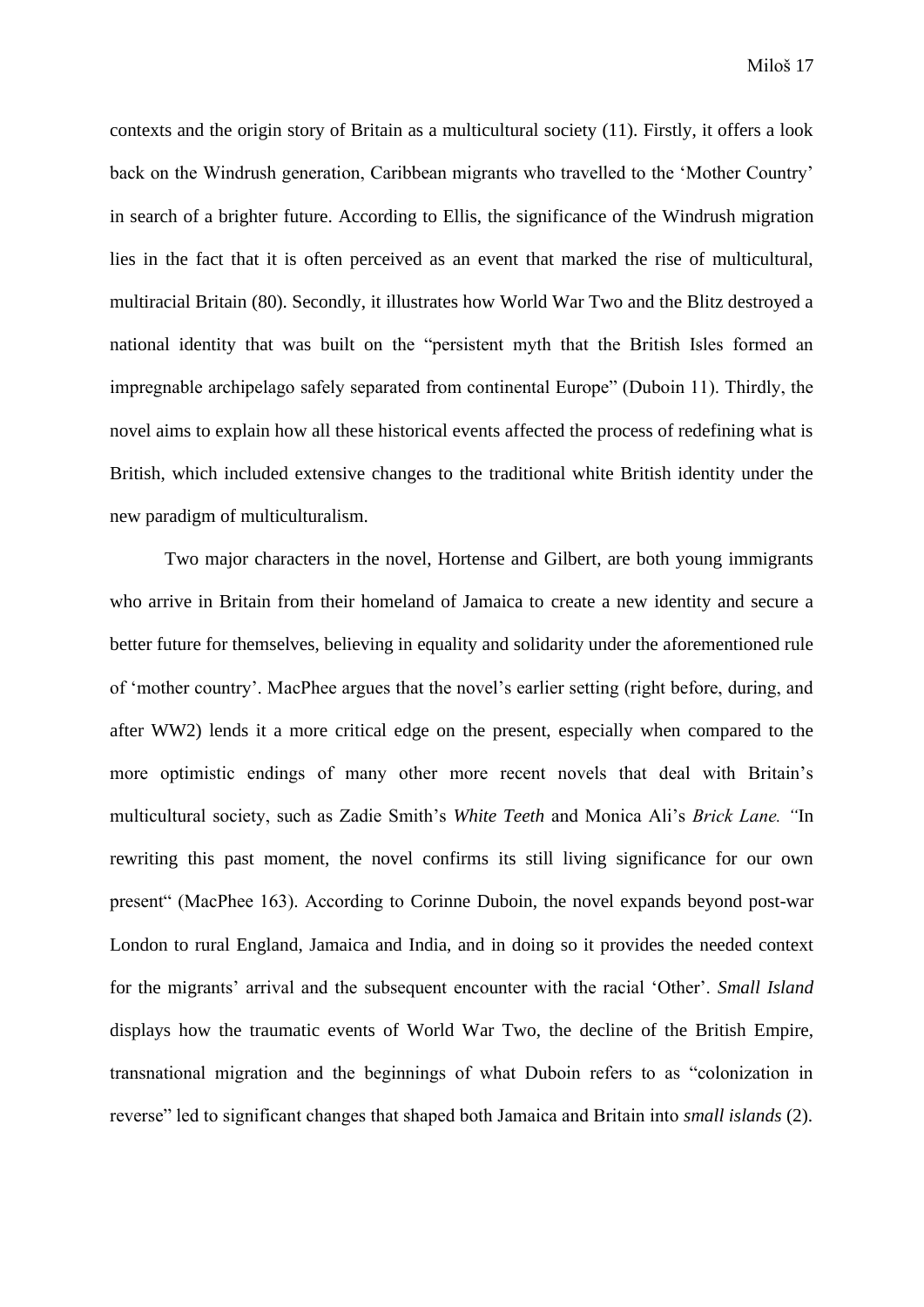The idea that Britain is a "mother country" to all its colonies and distant holdings is best reflected in one of Gilbert's short speeches, which present a hopeful and idealistic vision of Britain:

Let me ask you to imagine this. Living far from you is a beloved relation whom you have never met. Yet this relation is so dear a kin she is known as Mother. (..) There are many valorous stories told of her, which enthral grown men as well as children. Her photographs are cherished, pinned in your own family album to be admired over and over. Your finest, your best, everything you have that is worthy is sent to Mother as gifts (120).

This idealistic vision of Britain is immediately contrasted by Gilbert's uglier and more realistic vision of 'mother country': "The filthy tramp [...]. Ragged, old and dusty as the long dead [...] This stinking cantankerous hag. She offers you no comfort after your journey. No smile. No welcome. Yet she looks down at you through lordly eyes and says, 'Who the bloody hell are you?'" (120). Gilbert essentially fast-forwarded through his very traumatic and disappointing experiences to deliver a description which adequately summarizes how the Windrush generation felt after arriving in Britain. Ellis maintains that Levy drew inspiration for such vivid descriptions from her personal life and sense of identity, which has been shaped by her own family's migrant past and journey from Jamaica to Britain during the Windrush period (70).

According to Duboin, Andrea Levy counters this injustice with a specific structural arrangement of the narrative, which places Gilbert, Hortense, and Queenie (who is white and British but greatly sympathizes with the newcomers) ahead of Bernard, who represents a once predominant white male discourse. Levy silences Bernard for a large part of the novel (his first narrative segment being in chapter 35 out of the total 59), thus moving his narrative to the margin and limiting it to occasional mentions by the other characters (23). Levy also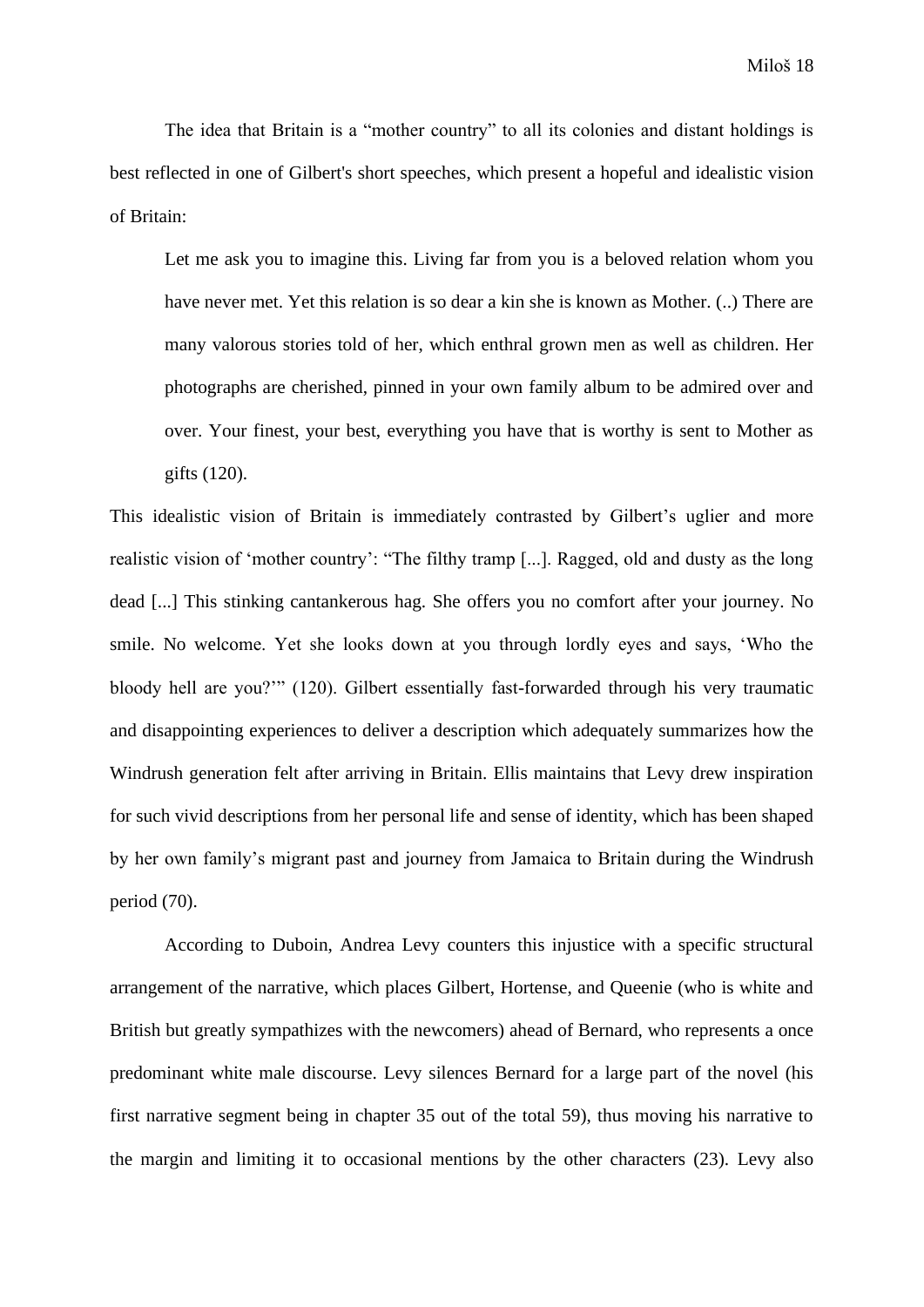decided to conclude the novel using Winston Churchill's words: "Never in the field of human conflict has so much been owed by so many to so few", a quote that was originally directed towards RAF combatants after a decisive victory against the Nazis. However, she added another meaning to this quote by directing it towards the immigrants from Jamaica and other former British colonies that arrived in Britain to show their loyalty to mother country and to help reconstruct contemporary Britain.

Going back to the relationship between Britain as the mother country and its colonial daughters, Gilroy explains that "the colonial strangers' intimate association with their 'mother country' was always qualified and heavily influenced by the exclusionary workings of informal institutions like the 'Colour Bar'" (102). Nonetheless, the citizen-settlers appeared mostly confident and remained hopeful that their requests for hospitality and understanding will eventually be acknowledged by the mother country. However, Gilroy argues that such requests could never be fulfilled, especially when taking into consideration Britain's image of a "melancholic island race" (102). In Gilbert's case, he joins the Royal Air Force to fight for Britain, but that is where he quickly discovers all the ugly truths about Britain and its people, who are less than thrilled to see men from Jamaica fight alongside them against a common enemy.

Gilbert's feelings of displacement spiral out of control almost immediately after joining the RAF, becoming almost palpable. He experiences prejudice and racism everywhere he is sent, including the United States of America, where his experiences are somehow even worse when compared to Britain. He recalls how he "yearned for home as a drunk man for whisky" (274), because only in Jamaica people looking on his face for the first time would regard it with no reaction. Gilbert also becomes aware of the fact that Jamaica is unknown to most Westerners, which to Duboin illustrates his invisibility as a colonial subject, and begins to unravel some details about the relationship between "mother country" and its "daughters",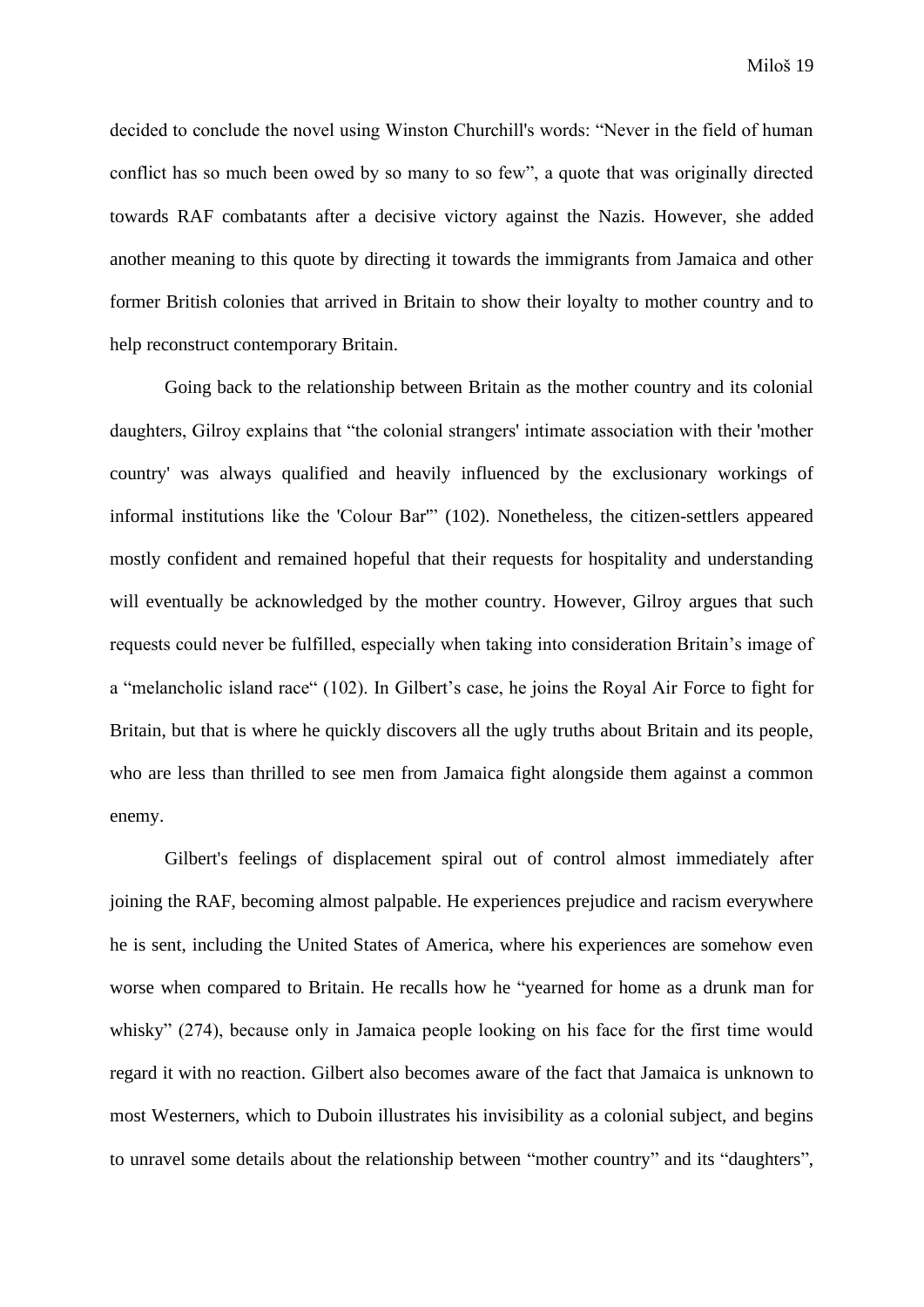which is plagued by inequalities (8). Eventually, Gilbert draws strength from his negative experiences, and becomes determined to fulfil his dreams of studying law and fighting for justice and equality. His tremendous growth as a character is apparent when he offers comforting words to his wife Hortense, who suffers the same cultural shock and disappointment as he did, but at a different time.

Furthermore, Gilbert's father is a Jew, and his mother is Jamaican, so his character becomes torn between fighting Western racism and fighting the Nazi ideology that orders the systematic extermination of Jews. Both sides want to destroy large portions of what Gilbert is and what he stands for, but his suffering is made greater because he is unable to fight both sides at the same time. He decides to fight against the master race theory, therefore making the fight against Nazism his own in order to challenge colonial racism. He explains this decision to his cousin Elwood, stating that "if this war is not won then you can be certain nothing here will ever change" (113). However, after the war ends, Gilbert finds himself in a difficult situation in Britain, as he is unable to construct a concrete individual and collective identity. This is one of the main themes of *Small Island*; identity formation made complicated by gender and racial biases under the influence of Eurocentric configurations of the western societies (Duboin 1).

Although the novel does not address modern multiculturalism as a supposed happy ending, Ellis maintains that the novel successfully invites the reader to experience encounters between different cultures, and to think about the competing claims on nationhood, citizenship, and culture (69). The same author reads and analyzes *Small Island* as a novel that focuses on the issues of cultural transformation, which is an important issue for many of the postcolonial novels, including those that are accentuated in this work. *Small Island* ends with Queenie giving her mixed-race child to the Jamaican couple, which is closely related to Ellis' concluding words about the novel: "[…] new ways of belonging must linger in the imaginary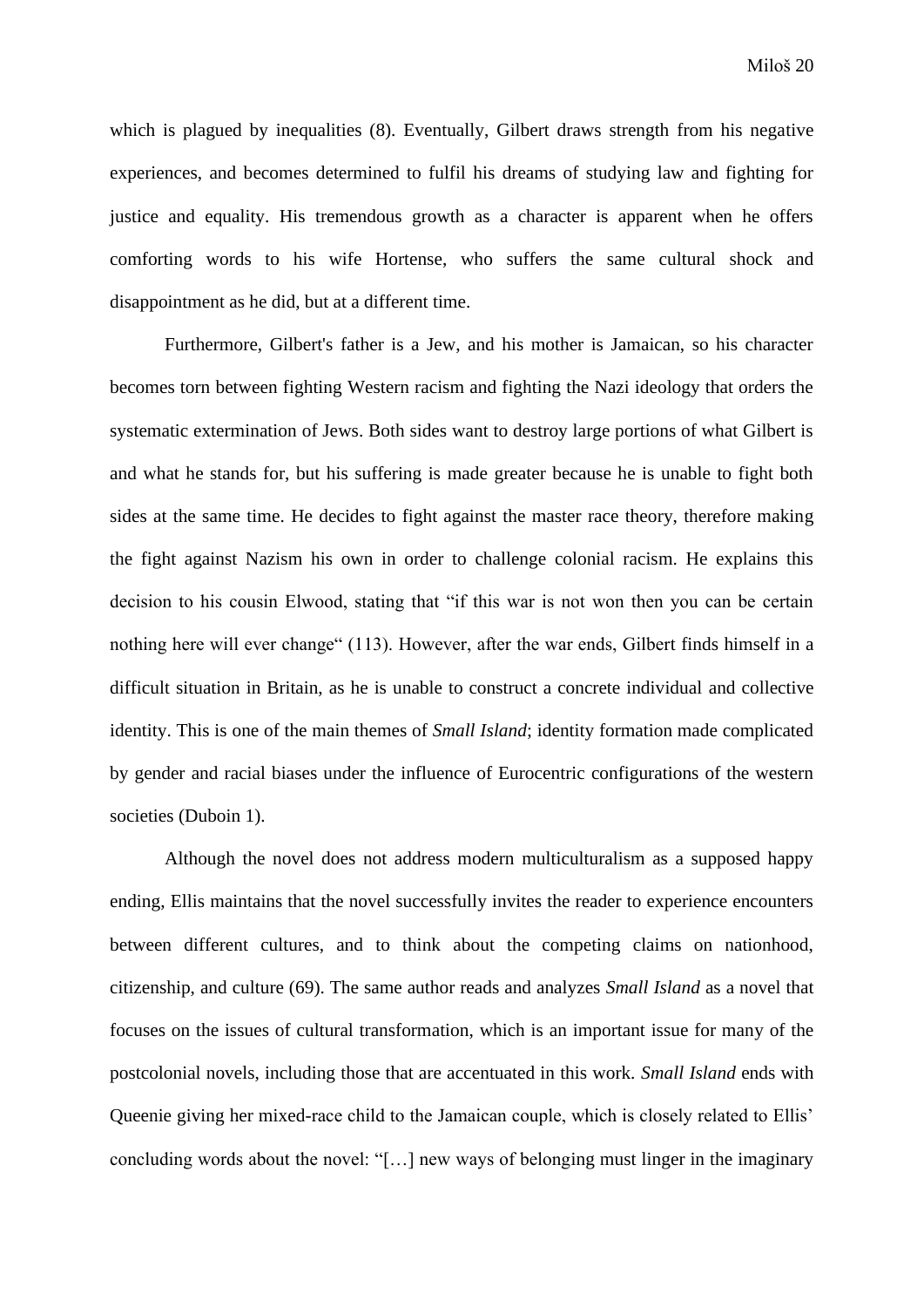until they are ready to be embraced as new realities" (80). Queenie's child, born from a mixed-race relationship, had to linger in the imaginary, forced to disregard its real origin and accepting the fabricated one with its new Jamaican parents because the British society in the mid-20<sup>th</sup> century was not ready for that new reality.

#### <span id="page-21-0"></span>*White Teeth* **– Clash of Generations**

One of the vital aspects of *White Teeth* which makes it particularly interesting and relevant for this discussion is its setting; the novel, like many other postcolonial novels, is set in London, which is often perceived as the perfect place for post-colonialist theories, and particularly cosmopolitanism (Rogers 45). London is also described as a sort of "colonialism in reverse", a place that contains individuals originating from every corner of its once extensive empire (Ball 15, qtd. in Rogers 45). Katina Rogers argues that constant interactions between a wide range of different cultures enables London to become a hub of cultural hybridity, which then enables the second generation of immigrant families to change their cultural values significantly from their parents (45). This clash between the values of the first generation of immigrants and their children (the second generation) is one of the central topics of *White Teeth*, and a definite driving force of the whole narrative. The clash of generations is presented to the reader mainly through the Iqbal family, consisting of Samad and Alsana Iqbal and their sons, Magid and Millat. Every member of the family has a different standpoint and method of dealing with assimilation, however, the main difference between the parents and the children is that the latter simply cannot avoid the influence of the British culture, and the former are often stuck in their own past.

In one of the earlier chapters of the novel, we learn that Millat Iqbal listens to Michael Jackson and Bruce Springsteen, whilst Irie Jones, who is mixed-race and very close to both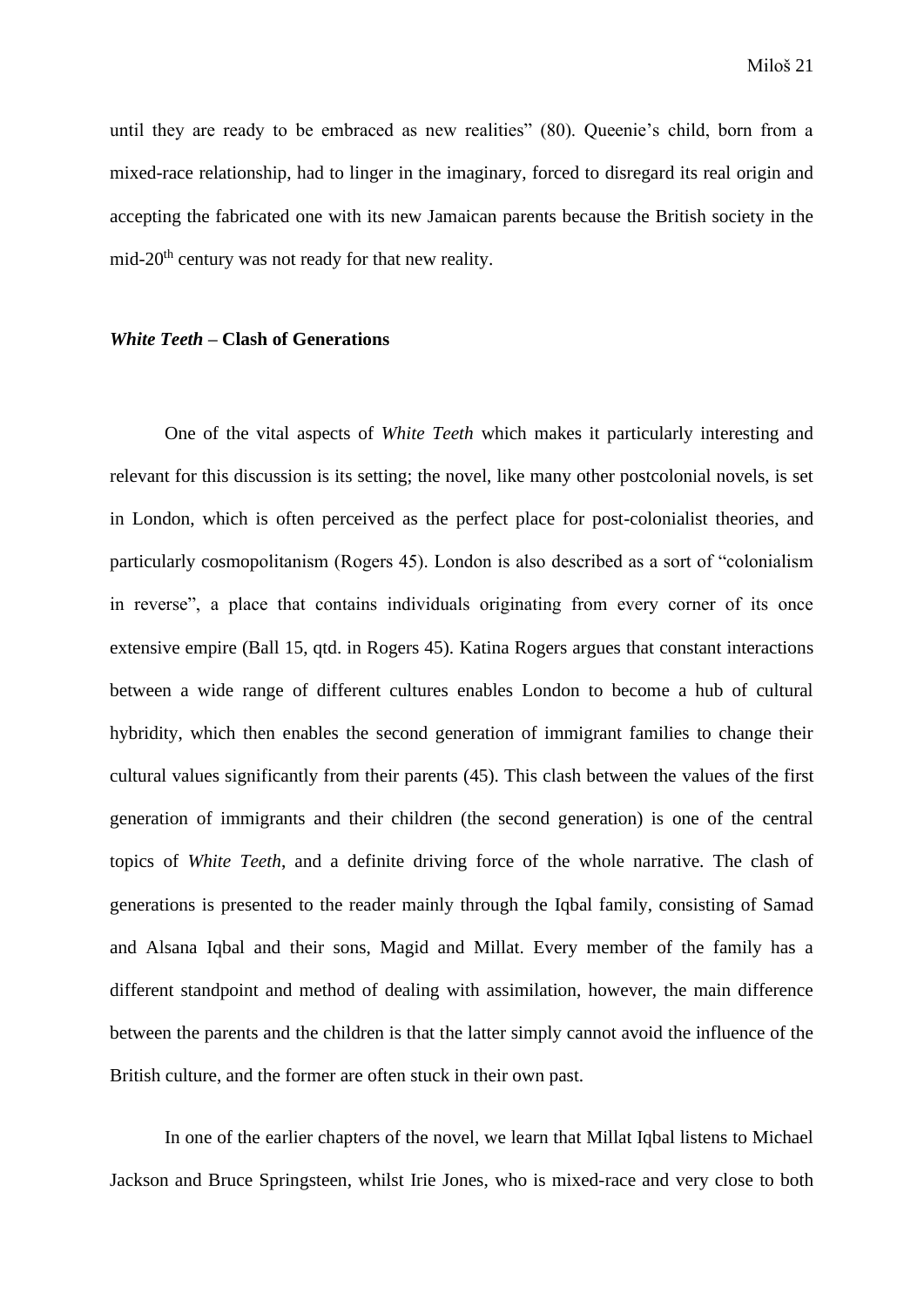Iqbal brothers, wants to have straight hair and be one of the popular girls. In addition, Magib Iqbal, Millat's twin brother,has an innate talent for everything academic and has no issues with adopting Western values and fashion. Banaz Wirya Ali points out that Magid is very persistent and creative in his struggles to fully assimilate, even going as far as renaming himself to "Mark Smith" so that the other kids do not suspect that he is different (332). The generic nature of the Anglicized name is completely intentional, as it shows Magid's intent on becoming an average British citizen. All three children are also, in their own ways, very much fond of the Chalfens, a typical highbrow family full of intellectuals with distinct cultural tastes. As per McMann, the children of *White Teeth* explicitly desire assimilation; for them, the virtue of balancing between traditions of their roots and western metropolitan lifestyles comes much more naturally compared to their parents (625). On the other hand, Samad Iqbal openly complains about Christian holidays at his sons' school, and firmly believes that England is corrupting his family. While his children and Irie Jones are mostly hopeful and look forward to the future, Samad is bursting with concerns and uncertainty, which is reflected in many of his frequent rants and speeches he has about Western corruption and his position of a middle aged man who is afraid of losing his footing, namely his religion and cultural values.

Samad's wife Alsana shares many of his conservative views, even though the spouses often argue and even fight in front of their sons. Alsana chooses her friends carefully, listens to music from her homeland, and is openly critical towards her niece Neena, who is lesbian. Alsana often refers to Neena as "niece-of-shame", and even punishes her son Millat for participating in protests by burning his "secular stuff, four years' worth of cool" (243), in other words, items that were sacred to him, but were also very much Western by nature. The author clearly establishes this gap between the first generation and the second, and most of the attempts (by the parents) to eliminate these gaps end up being unsuccessful.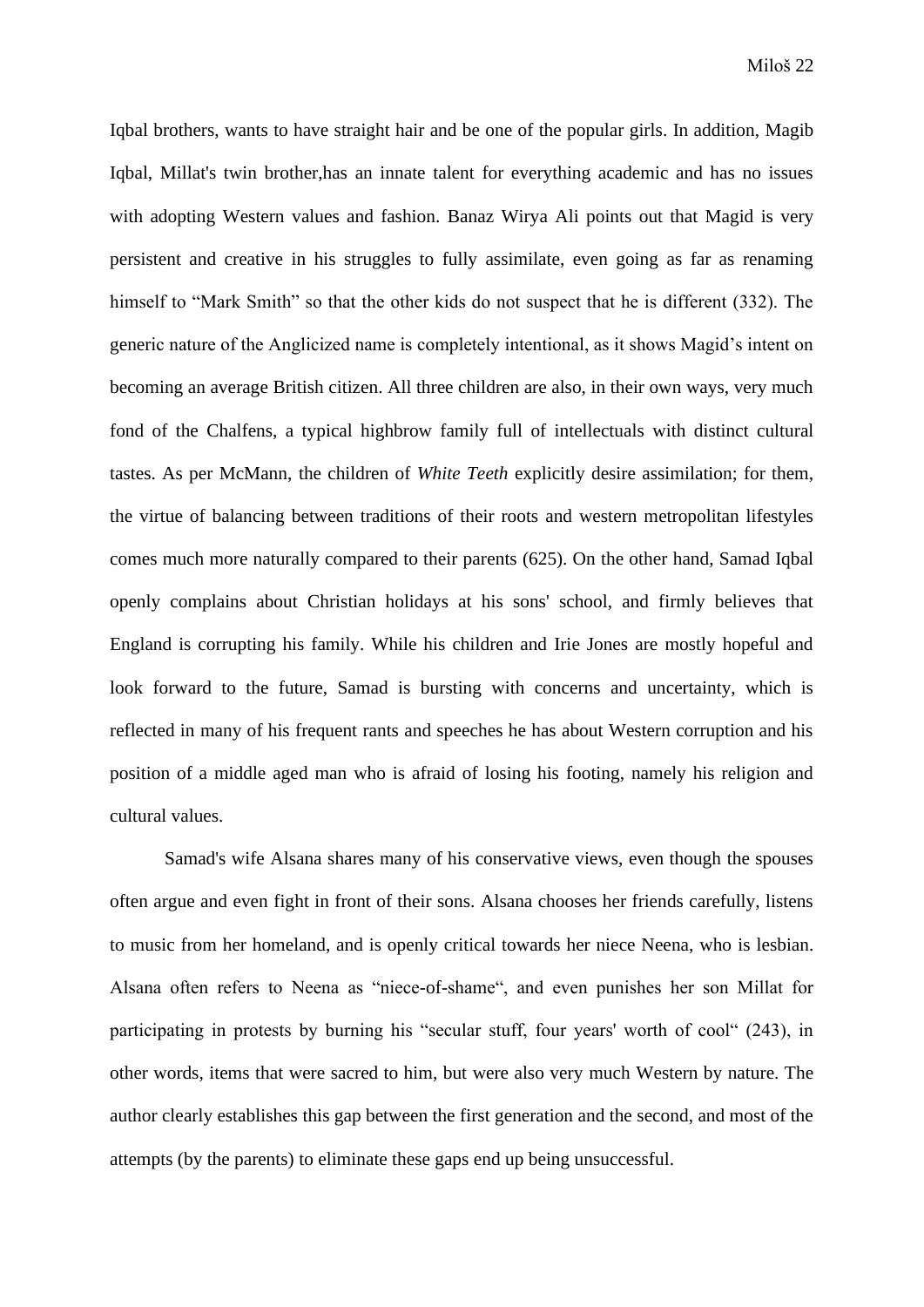Smith populates *White Teeth* with characters filled with "hybridity"; this hybridity relates to their mixed backgrounds and a variety of religions, which results in a subsequent generation of blended cultures. However, she does not present these characters and their interactions in the utopic and idyllic light of cosmopolitanism, instead opting to write about characters that are rooted in the past or idealize a perfect future and a cosmopolitan utopia. Rogers maintains that both of these perspectives are faulty, because they are both incomplete and represent only half of the picture (385). The complexity of Smith's characters encourages us to think critically about concepts such as history, identity, hybridity, marginalization, and cosmopolitanism. Rogers views *White Teeth* as an argument against cosmopolitan utopias, which Smith exposes as fundamentally flawed simply because cosmopolitanism strives to bypass the immigrants' past. This effort is made almost impossible by Western cultural hegemony and immigrants' feelings of displacement, which results in them clinging to their past even more and rejecting assimilation in fear of losing their identity (385).

In addition, Rogers emphasizes Smith's usage of cleverly written characters, which are used to present a variety of different critiques directed towards hybridity and multiculturalism. For example, Joyce Chalfen uses gardening as an analogy to explain how people with multicultural/hybrid backgrounds have a better ability to adapt to changing environments, stating that "cross-pollination produces more varied offspring, which are better able to cope with a changed environment [...] If my one-year-old son is anything to go by (a crosspollination between a lapsed Catholic horticulturalist feminist and an intellectual Jew!), then I can certainly vouch for the truth of this" (258). She is fascinated by Millat and Irie because of their multicultural backgrounds, but Rogers points out that this interest is "surface-level" and that it does more harm than good and lacks sincerity (56). In other words, Joyce does not trust Millat and Irie to resolve their own issues and instead tries to help them directly. Joyce is not the only character that represents a satirized cosmopolitan standpoint, as she is often joined by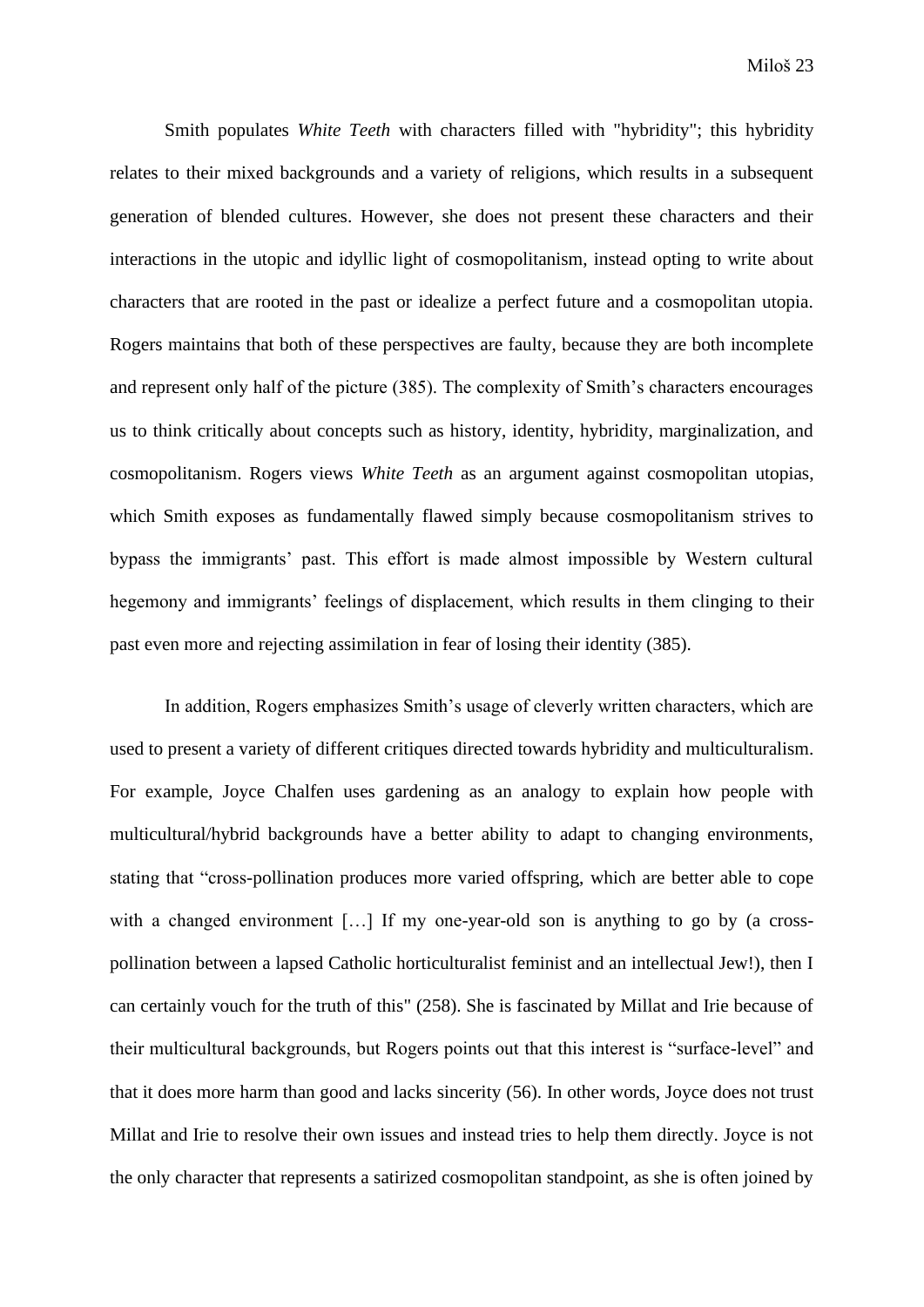Poppy and Archie, who are also unable to fully comprehend the complex social situations they witness.

Standing opposite of them is Samad, who represents a patriotic view, one that aims to protect the invaluable cultural value and heritage, but is struggling to find any success due to the increasing insistence on cultural hybridity and multiculturalism. As stated by Ali, *White Teeth* provides an insight into some of the issues related with the creation of an authentic identity in a multicultural environment. The same author highlights Samad's plight to turn his sons into respectable Muslim men who are fully aware of their identity and able to separate Western and Eastern cultural values, but the plan completely backfires when both of his sons adopt entire sets of Western values (331). Samad's insistence on tradition exhausts him to the point of being unfaithful to his wife, and diving into an affair with a much younger teacher of his two sons, which tragicomically twists Samad's plotline and motivations.

Eventually, one of Chanu's sons (Magid) becomes more British than the British, even ignoring the tenets of his father's faith, while the other (Millat) becomes a militant Muslim who struggles to find any constants in his life. Ali explains this outcome by pointing out that both Magid and Millat experienced instability of the lower-working class and identified the perceived happiness related to the higher-class families (through the influence of the Chalfen family). This, in turn, left them vulnerable to "growing away from their family traditions and becoming more modernized" (333). This class-oriented observation presented by Ali partly explains why Samad's attempts to steer his sons away from radicalism and western values were ultimately unsuccessful, but there is no doubt that exposure to western media also played a major role in the twins' transformations, especially when considering Millat's character development and obsession with Hollywood mobsters.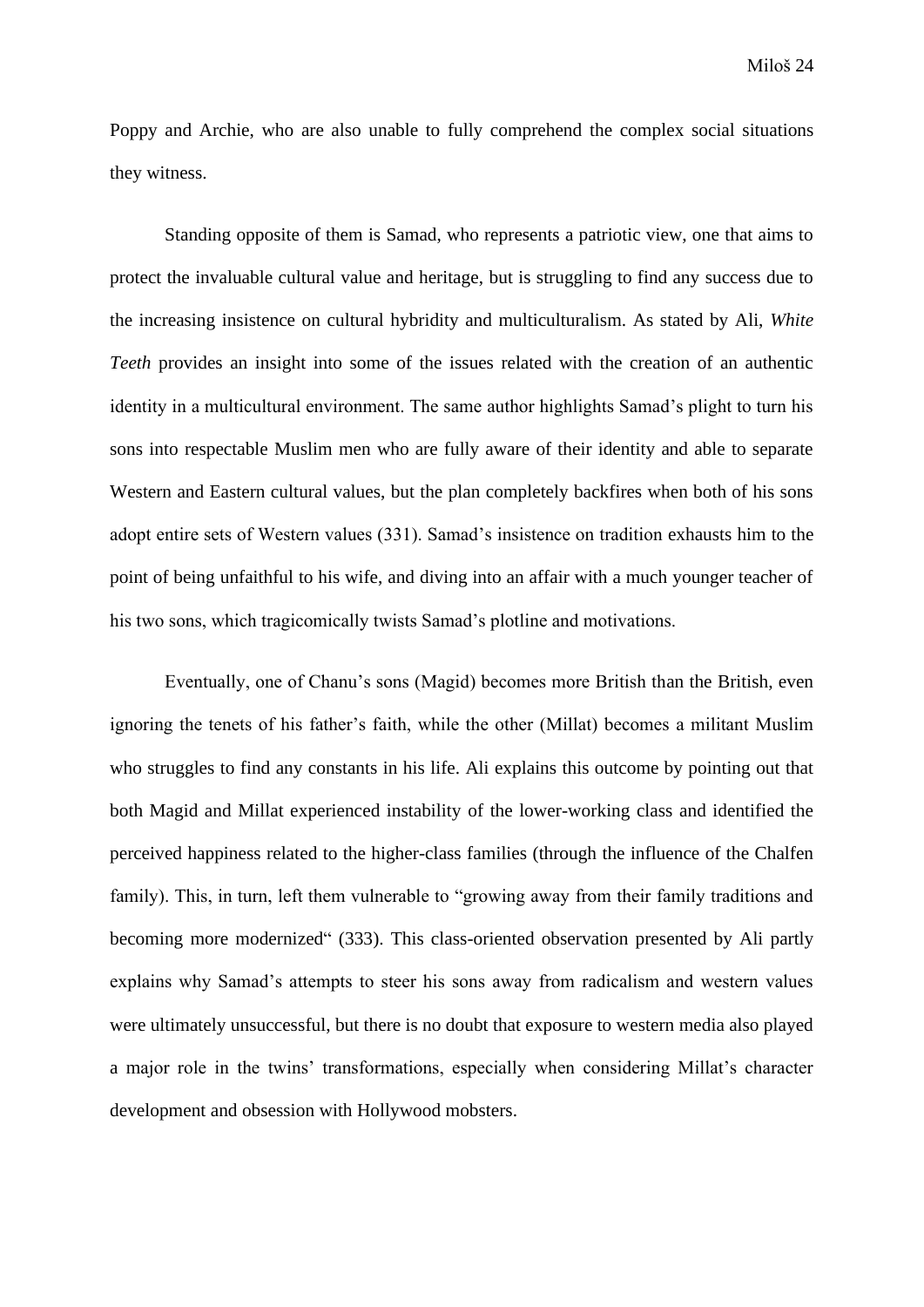Miloš 25

On the other hand, Irie's situation is very similar to that of Millat, Magid and Samad; difference being that she seems to prevail over her identity issues by seeking refuge in her grandmother's house after having an argument with her parents. Her grandmother Hortense helps her understand her roots and identity, despite the fact that Hortense is very religious and Irie is the polar opposite. Nevertheless, Irie eventually realizes that she has a place in the world, that place being her mother's homeland of Jamaica. Ali argues that Hortense is the only person in Irie's life who encourages her to turn towards her Jamaican roots and find strength by embracing her specific cultural background instead of blindly chasing British values (335).

Smith brings attention to how important identities are in multicultural societies, and how in such conditions many migrants fail to escape from their own histories. The immigrant family's origins and history seem to be important elements for constructing an individual's identity, which would then be used to tackle the issues related with mixing different identities within a multicultural society. The problem lies in the fact that second generation characters (such as Magid, Millat, and Irie) do not possess the crucial information about their own past. Consequently, this leaves them lost and torn between two strong cultural currents; one that is dominant and Western, but very foreign and often harsh towards outsiders, and the culture of their parents, which is tangled and complicated. When it comes to the first generation of immigrants, the issue of displacement plays a vital role in the process of the construction, or rather deconstruction, of their identities. Ali further elaborates on this issue in the following paragraph:

An intact sense of place and belonging is deeply embedded in a person's tradition, language and history. Moving from the former colonies to the British "Motherland", many Commonwealth migrants felt alienated and displaced. Furthermore, they attempt to reconstruct their identity to assimilate to the dominant society and in many cases,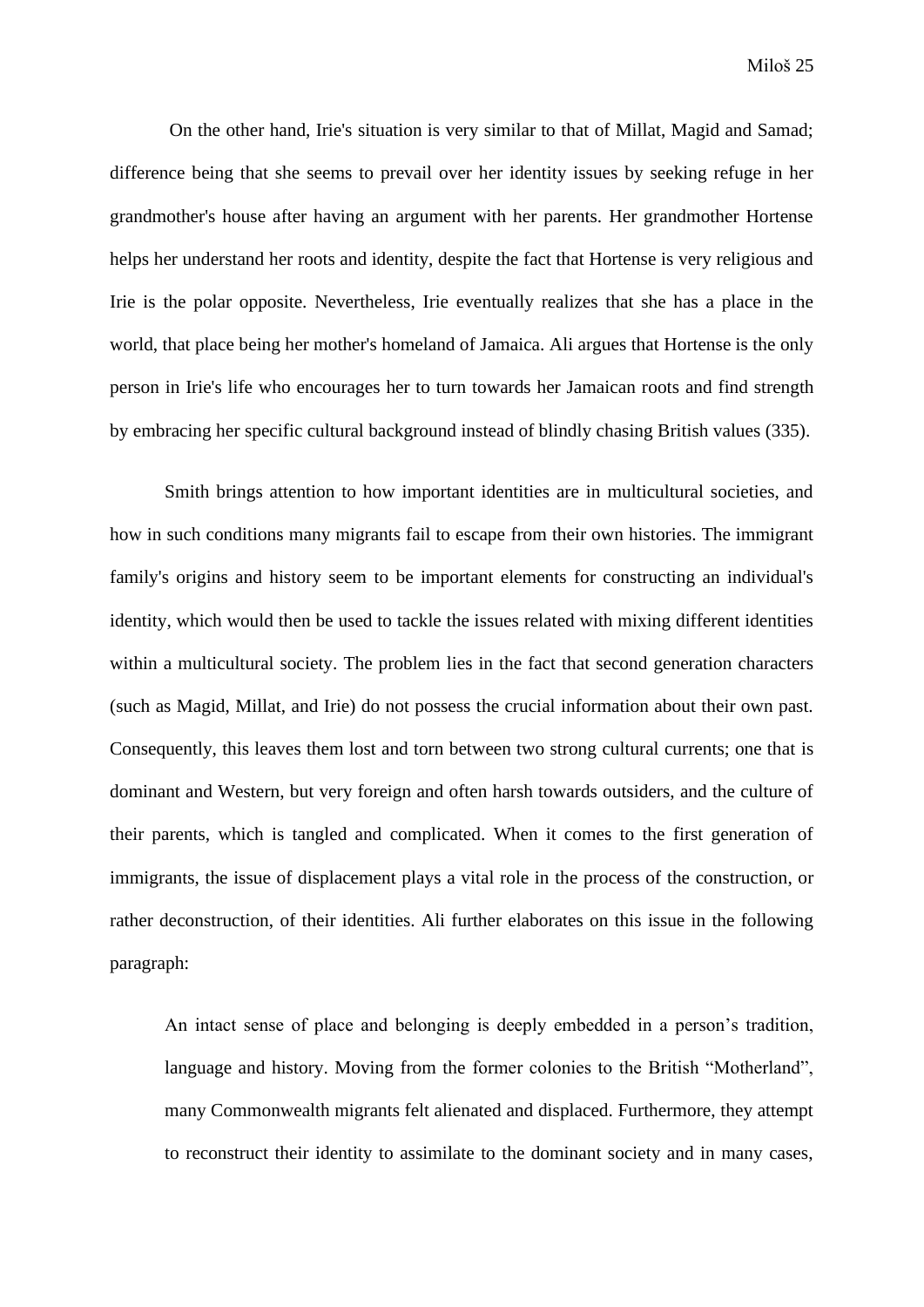the ethnic diaspora to which they were restricted to, became their new home. As a result, their former home countries were transformed into distorted. Having the possibility of returning to their place of origin, they sense that their motherland became foreign to them (340).

The loss of identity is closely followed by a lack of proper representation and understanding, which is another important issue that presents itself to Samad's son Millat as he gets involved in a political group aiming to give Muslim immigrants a public voice. This ultimately leads him towards increased radicalization, and by the end of the novel he becomes progressively more outraged by his position and lack of clear vision for his future, culminating in his decision to take up arms against the *FutureMouse* project, Marcus Chalfen's genetic experiment on a mouse which challenges God's power and authority. In reality, it could be argued that Millat does not care much about this particular project and its implications, and only took drastic actions so that he can finally feel like he belongs somewhere and is fighting for a just cause.

In addition to the aforementioned loss of identity, lack of representation and other demoralizing factors that Smith's characters face, they also face marginalization. As stated by Rogers, the elements of marginalization are especially apparent when observing the second generation characters, such as Irie. Her struggles include not only those of culture and heritage, but also physical appearance and relationship with her family. She feels like "a stranger in a stranger land" (222), and all of her issues merge within her and leave her with feelings of complete isolation. Her issues mostly stem from the fact that she has inherited the physical attributes of her Jamaican ancestors, which clash with the ideals of European beauty standards she desperately tries to replicate. However, second generation characters are not the only ones facing marginalization, as Rogers concludes that marginalization is a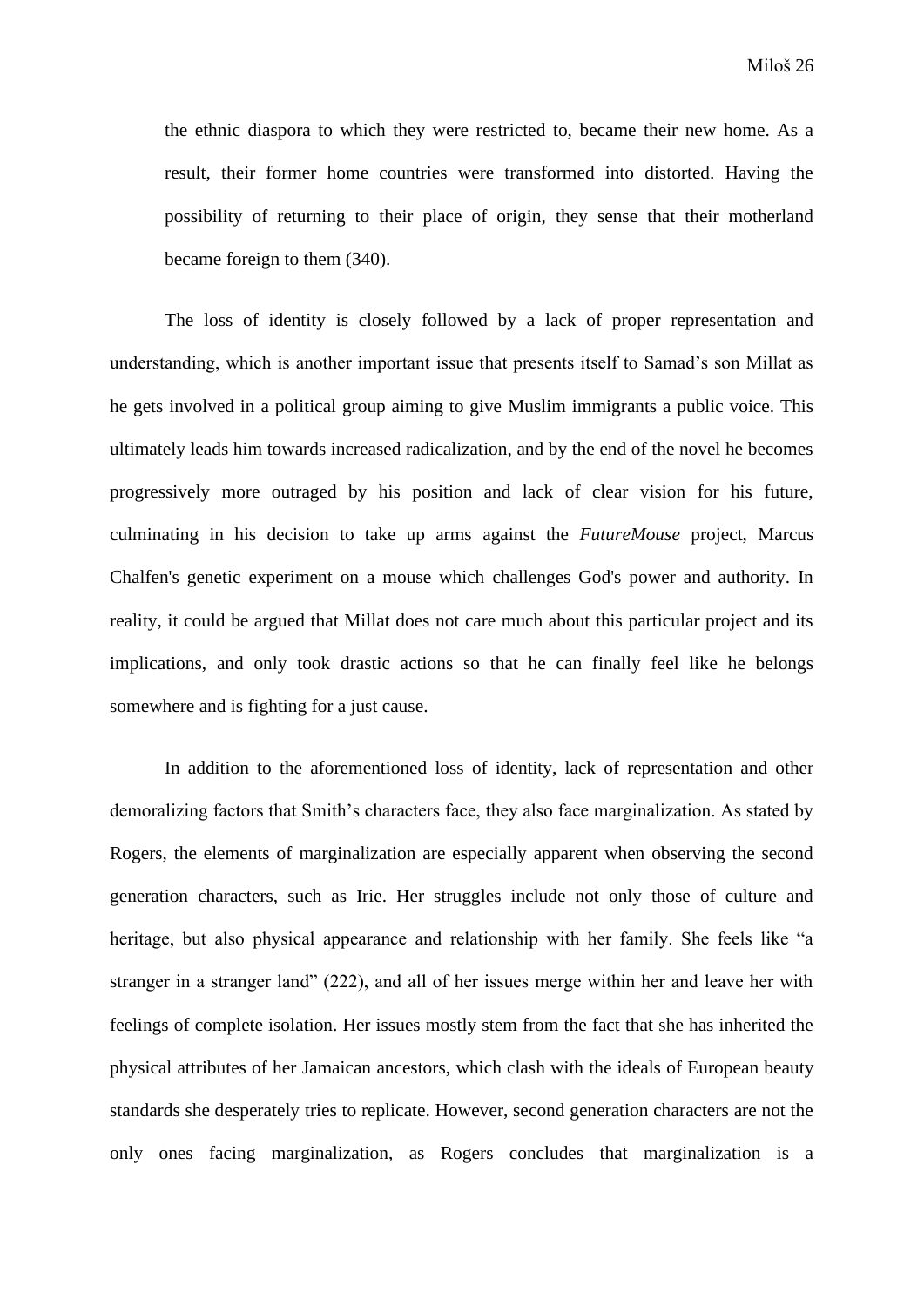multidimensional issue, one that is not limited to cultural themes, and therefore should be recognized in its complexity rather than artificially reduced to the simplest possible solution  $(59-60)$ .

Ali comes to a conclusion that Smith, through her characters, suggests that a healthy identity can only exist once the individual accepts and embraces their cultural history. In Irie's case, however, this acceptance and peace can only be found outside the boundaries of Britain, in Jamaica. The ending scene with Irie relaxing on a beach in Jamaica with Joshua and her grandmother could be perceived as bitter-sweet, mostly due to the fact that she had to return to Jamaica to finally be happy with how her life has turned out, which goes against the idea that racial differences can co-exist in Britain (338). It is important to note that Zadie Smith's *White Teeth* explores a wide variety of different topics, ranging from genetic engineering to personal struggles with cultural displacement, but arguably the main message it sends is that everyone has a chance to change their fate and take control of their own lives.

#### <span id="page-27-0"></span>*The Buddha of Suburbia* **- Hybrid Space of Multiculturalism**

From the very beginning of *Buddha of Suburbia*, the readers know exactly how the protagonist of the novel, Karim Amir, feels about his cultural and ethnic position in Britain. He considers himself an Englishman, as he was born in Britain, although he carefully points out that he is a new breed of Englishman, a sort of privileged vehicle for understanding postimperial Britain (McMann628). Karim is mixed-race, and although he was born in Britain and his mother is white and British, his background and appearance position him as 'Other' within the British society (Yousaf 17). McMann maintains that, although race is inescapably present in the narrative, the novel focuses on the story of characters that are neither black nor white, but instead represent a hybrid space of multiculturalism. The same author explains that Britain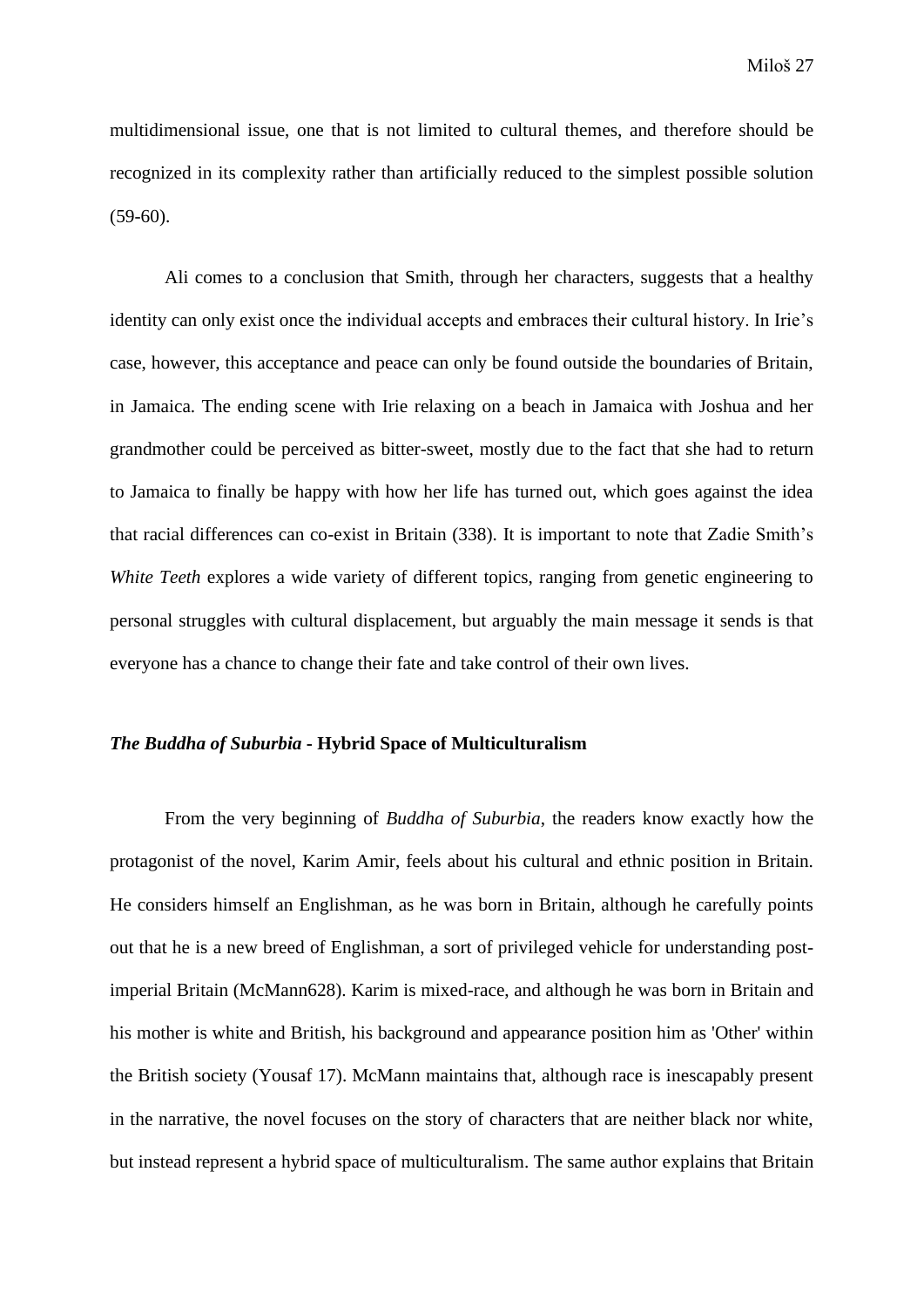in the 1990s was "in the process of rebranding itself as 'Cool Britannia', and multiculturalism constituted one aspect of this reinvention" (624). According to NahemYousaf, "Kureishi attempts to tell the stories of the father *and* of the son in *The Buddha of Suburbia* and clearly differentiates between their experiences" (17). He elaborates by pointing out how Haroon, Karim's father, perceives himself as an Indian man, and vows that he will never be anything but an Indian.

On the other hand, Karim believes that he is an Englishman (although he is not proud of it), one that emerged from two old histories. The novel offers an interesting perspective on identities in a post-colonial world, mostly because certain characters of the novel do not seem to fully understand themselves or their cultural and ethnic positions. According to Radek Glabazňa, migrancy seems to have dislocated and obscured the very self that is supposed to be the subject of understanding, and this sets the tone of the entire novel. Glabazňa believes that the central metaphor of the novel is Karim's acting. In other words, the readers follow Karim's story as he develops a passion for acting, which for him means a potential escape from the rather monotonous and unfulfilling life he had beforehand. However, Karim quickly learns that he will have to sacrifice his own identity and dreams of becoming a 'true Englishman' in favour of blatant cultural stereotypes which are demanded by the culture industry. Karim ends up portraying stereotypical South Asian characters such as Kipling's *Mowgli* or his friend Changez, the latter being portrayed as rather dumb and economically irresponsible. Other characters in the novel, like Mr Shadwell, are openly intrigued by Karim and his hybridity, pointing out how many people would expect him to be an exotic individual full of interesting stories from faraway lands, when in reality Karim is just a boy from Orpington, a half-caste in England who belongs nowhere, and is wanted nowhere.

Karim's acting brings him a lot of success and recognition in the new social environments he is trying to navigate, but at the cost of his own identity. Eventually, Karim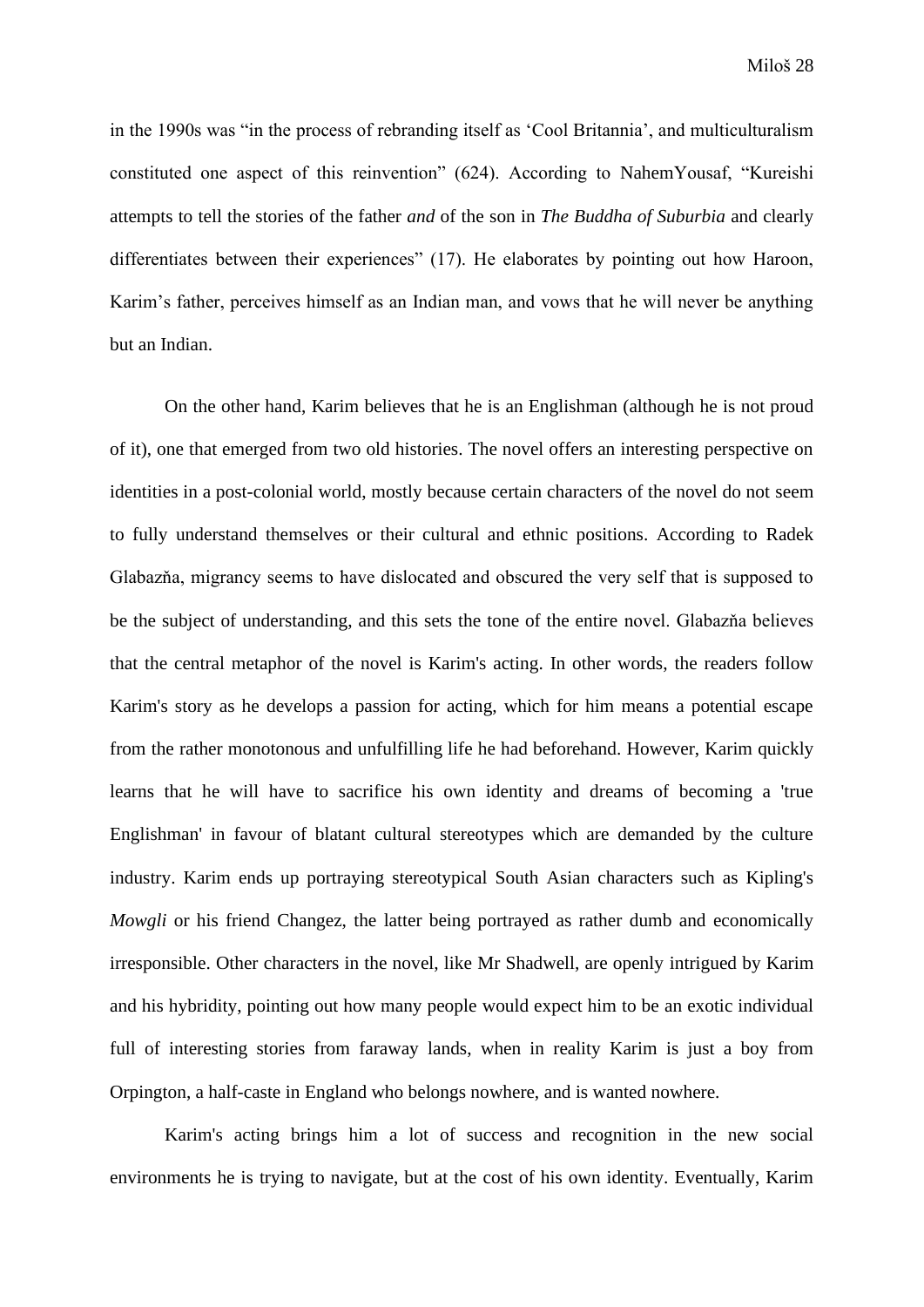does not turn up at the anti-fascist protests as instructed by Jamila, his cousin, instead choosing his acting career and his new white middle-class friends from the theatre over his fellow South Asians and their very specific issues that should concern him (Glabazňa 69). Later on in the novel, Karim begins to better understand the consequences of his actions, admitting that:

I did feel, looking at these strange creatures now—the Indians—that in some way these were my people, and that I'd spent my life denying or avoiding that fact. I felt ashamed and incomplete at the same time, as if half of me were missing, and as if I'd been colluding with my enemies, those whites who wanted Indians to be like them. (212)

Karim is clearly a character who is torn between two cultures, and this is where his story has many similarities with characters from *White Teeth* or *Small Island*. The ambitions to succeed in a foreign society and culture require many sacrifices, mainly those related to one's cultural identity. Karim, belonging to a second generation of immigrants, shares many of the same concerns with some of the aforementioned second generation characters from *White Teeth*. His father, a first generation immigrant, often endorses his fatalistic views on multiculturalism, and even tries to resist the English influence:

'The whites will never promote us,' Dad said. 'Not an Indian while there is a white man left on the earth. You don't have to deal with them – they still think they have an Empire when they don't have two pennies to rub together... Now, as they aged and seemed settled here, Anwar and Dad appeared to be returning internally to India, or at least to be resisting the English here (27, 64).

Karim does not feel the same way about his life in Britain, and tries to distance himself from his father and his uncle's negative views, stating that "Muslim fatalism – Allah was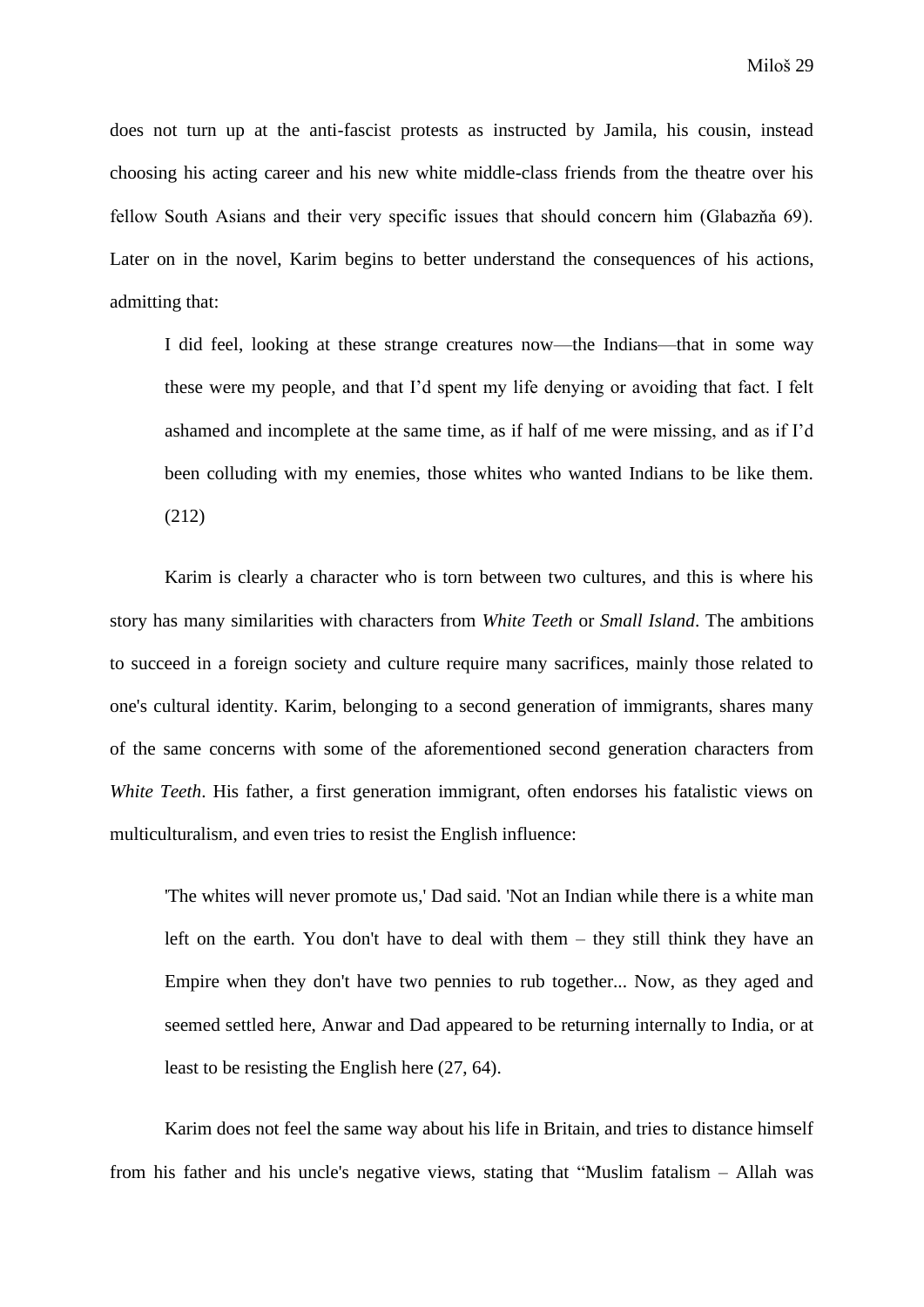responsible for everything – depressed me" (172). However, according to Glabazňa, both Karim and his father Haroon share how they utilize different forms of Orientalist stereotypes and serve them to the British public in exchange for money or other bonuses (72). Karim's father, although not an actor, transforms himself from a secular British-Indian Muslim (as described by Karim) into a suburban mystic, and lectures "Chrislehurst bourgeoisie" on Buddhism, Taoism, and Zen. Huggan argues that minorities are encouraged, and in some cases obliged, to stage and perform their racial identities which are constructed according to the white stereotypical perceptions of an exotic culture; these performances can be either parodies of white expectations or demonstrations of the performative basis of all identity formation (qtd. in Glabazňa 7).

As opposed to Karim, Jamilla, is, according to Glabazňa, located at the ethical center of the novel. Her radical politics and passion when dealing with her enemies indicate that her sense of self is much more coherent and grounded when compared to Karim's. "Jamila thus epitomizes the central (and insoluble) conflict of *The Buddha*—the conflict between the politics of the self and the politics of the lack of thereof" (Glabazňa 76). Her strong sense of self is most apparent in dialogues with Karim, which are often based on her attempts to explain to him that the world is full of people needing empathy, especially people that are in a similar position to them, oppressed and displaced. However, Jamila's strong views are countered by the fact that she is a woman living not just as a foreigner in a foreign country, but also in a very traditional South Asian family. She is eventually forced into an arranged marriage by her father, who almost starves himself to death just to force Jamila to go through with the arrangement.

Berthold Schoene argues that *The Buddha* is a novel that aims to jump out of the prejudice-ridden culture, whilst confronting the reality of cultural dislocation (126). It promotes an "emancipation of ethnic difference from both the discriminatory stereotyping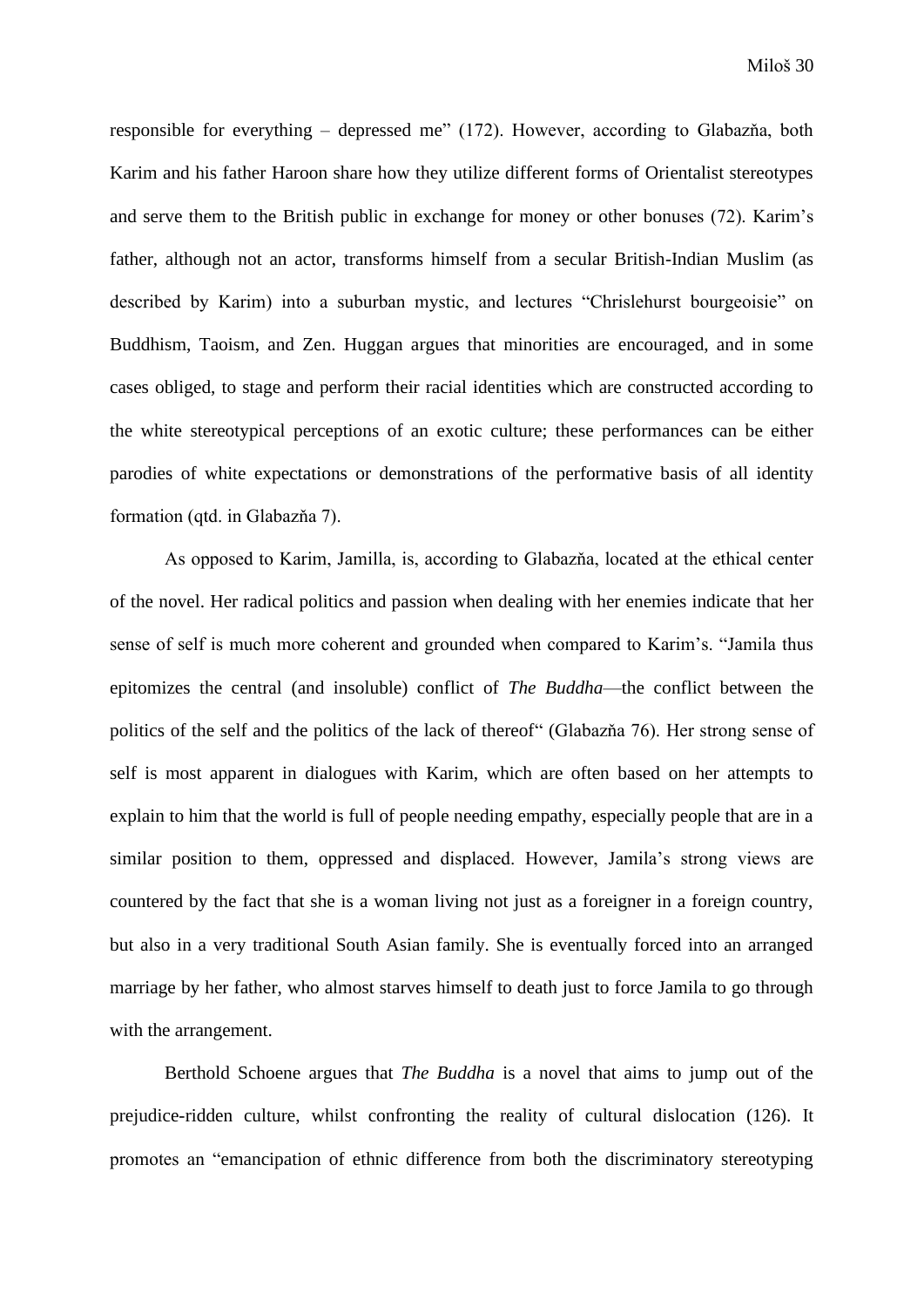institutionalized by current multiculturalist discourse as well as the postcolonial migrant subject's propensity for self-oppressive role-play and anglophile mimicry" (109). Unlike *Small Island*, Kureishi's novel ends on a more optimistic note, with Karim dining in the company of his family and friends, celebrating his new job as a rebellious student son of an Indian shopkeeper in a TV show. Yu-cheng points out that in the end Karim is still balancing between the two worlds, one that is rooted in old histories, and one that is turned towards the future and emancipation of cultural hybridity (16).

#### <span id="page-31-0"></span>*Brick Lane* **– Two Sides of the Same Coin**

*Brick Lane* is a novel that sparked a lot of discussions when it was published, mainly because of the way Monica Ali portrayed the lives of the Bangladeshi community in London's East End. Whilst many praised the novel for its realistic depictions, others were critical and discontent, believing that Ali's characters provide a gross misinterpretation of Bengali culture in London (Hiddleston 57). Among those praising the novel is Cormack, who believes that the novel presents an insightful realist narrative with a postcolonial story, one that bridges the gap between mimetic fiction and actual historical contexts of immigration and multiculturalism (695). As Jane Hiddleston argues, Ali's novel aims to give a look "behind the closed doors of a segregated community" located at the centre of the British capital, the heart of London, also known as Brick Lane. This location, situated right beside the financial centre of the city, is often associated with "stereotypes and myths of backwardness, delinquency and social nonconformity" (58). Brick Lane also represents a site of cultural conflict, with an increasing number of racist attacks and growing influence of radical Islam, which can be perceived as an attempt by the immigrants to find their own voices and identities.

Hiddleston maintains that *Brick Lane* leads us into the world of the disenfranchised, whilst also showing the permeating influence of myth in our understanding of Eastern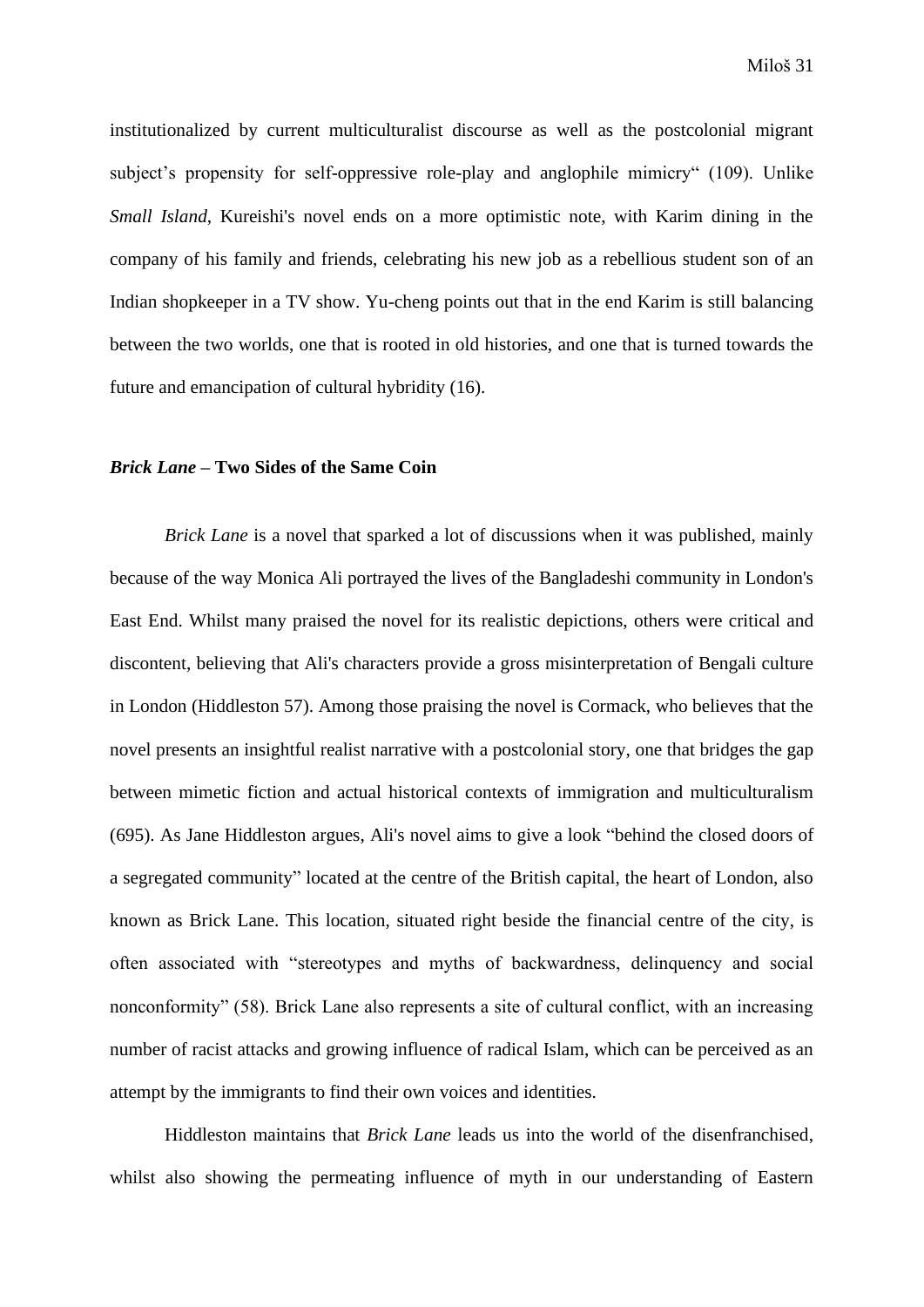cultures. *Brick Lane* strives to uncover and expose the suffering of a repressed segment of British society, which has also caused some controversy and critique directed towards Ali (60). For example, one criticism presented by Hiddleston is that "[Brick Lane] testifies to the impossibility of ridding one's narrative of any mythologizing tendencies, and it displays the traps and lures of the representation process itself" (60). In other words, Hiddleston believes that *Brick Lane* can be read as both a quest for knowledge and a fictional construction that covers as much as it reveals.

Alongside Hiddleston, Perfect also notes that *Brick Lane* is one of the most controversial novels in the category of contemporary novels that deal with the experiences of Asian immigrants in Britain. According to the same author, Ali has been accused of promoting stereotypes about Bangladeshi communities in both London and Bangladesh, which has resulted in Ali attempting to distance the novel and its narrative from the "burden of representation" (110), stating that *Brick Lane* is a story about one family rather than an entire community. Perfect finds this particularly intriguing as he believes that the novel actively engages with such troublesome representation and aims to unveil a particular marginalized community. Active engagement with stereotypes allows Ali to further emphasize and develop her protagonist's gradual integration into contemporary British society, which is the reason why Perfect classifies it as a "multicultural Bildungsroman"  $(110).$ 

Cormack pays close attention to initial stages of Nazneen's gradual integration into British society, in which Nazneen watches ice skating on television, but is left confused and bewildered by what she is seeing on the screen (709). Cormack believes that this segment of the novel allows us to perceive the Western world through the eyes of someone whose frame of reference is significantly different, which may not be the case for the readers. The female figure that is ice skating on television is in many ways the polar opposite of Nazneen;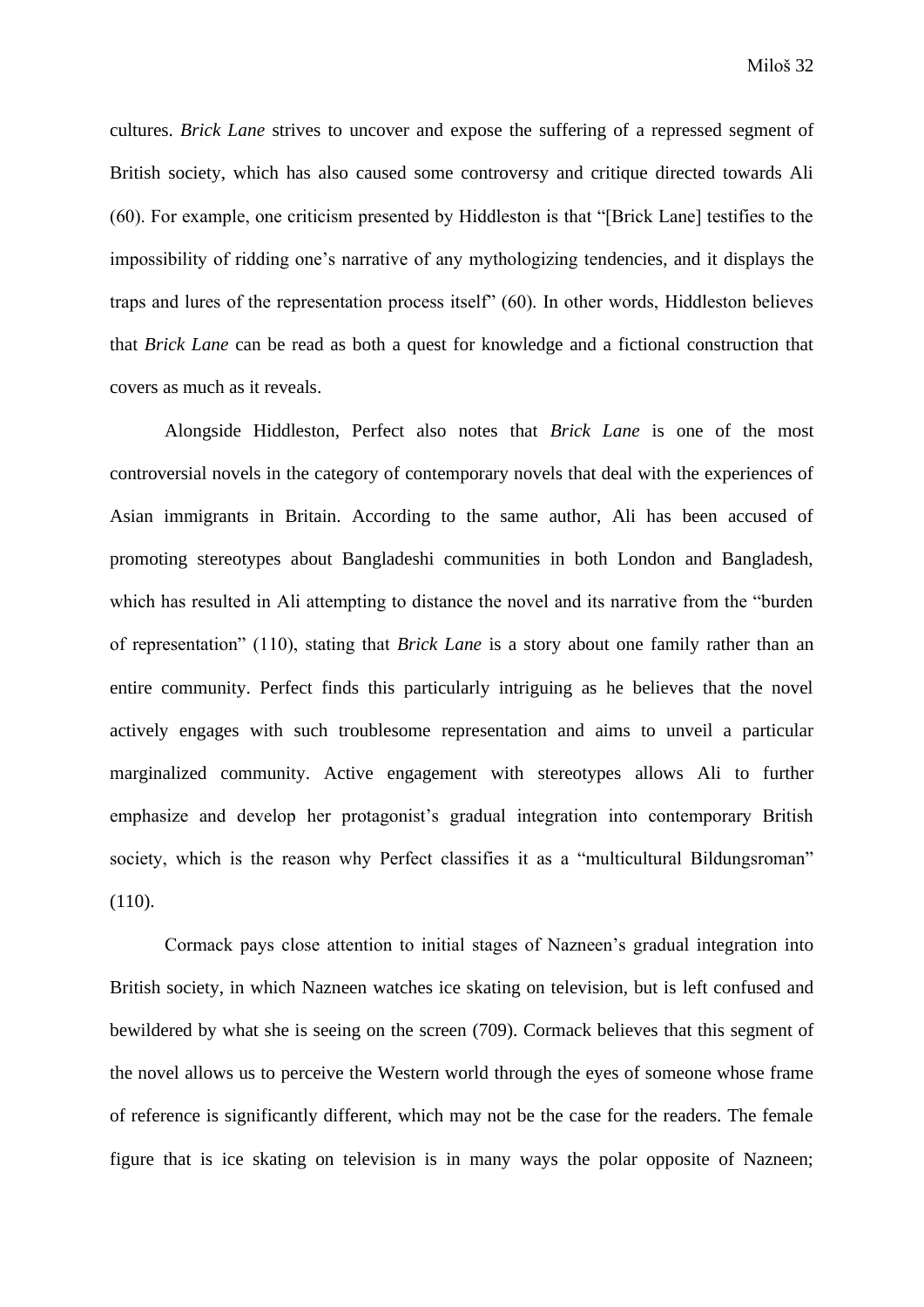specifically, shecontrols her own body, expresses freely through her movements, and even has certain control over the opposite sex (709). It is only fitting that the final scene of the novel has Nazneen ice-skating with her friend, after she has thrown away many of the shackles from her past and taken control of her life.

Contrarily, Hasina's story seems to be one of the most controversial elements of *Brick Lane*, as it is presented through often despairing and downcast letters that Hasina sends to her sister Nazneen from Bangladesh. Critics believe that Hasina as a character constitutes a stereotype, a naïve Eastern woman that believes Allah will eventually save her from her cruel fate. Hasina's letters are written in broken English, which to Perfect represents a "linguistic remove" (112), which is used strategically throughout the novel to signify fragility and inability of the sisters to properly grasp or explain the events happening around them. However, fragility and instability seems to be prevalent only for Hasina's narrative, whilst the main three plotlines of the novel center on Nazneen gaining agency and taking command of her own fate. The three main plotlines, according to Cormack are: Nazneen's affair with Karim, potential return to Bangladesh orchestrated by Nazneen's husband Chanu, and the extraction of debt by Mrs. Islam (706). All three plotlines follow Nazneen's growth and empowerment, and even subvert expectations, especially when Nazneen rejects her lover Karim (who she wanted to be with because of his seemingly comfortable position in a foreign country) after she begins to understand his love for her and why it came to be. Essentially, Karim saw her as an idea of a lost home that he desperately needed, and once Nazneen realized this, she decided to break away from Karim.

Going back to why Hasina's letters are crucial for the narrative, Perfect draws attention to the fact that her letters are essentially used to persuade Nazneen to stay in Britain; this decision is ultimately not made because of the attractiveness of life in England, but rather because Nazneen is afraid of all the horrors described by her sister in Bangladesh through the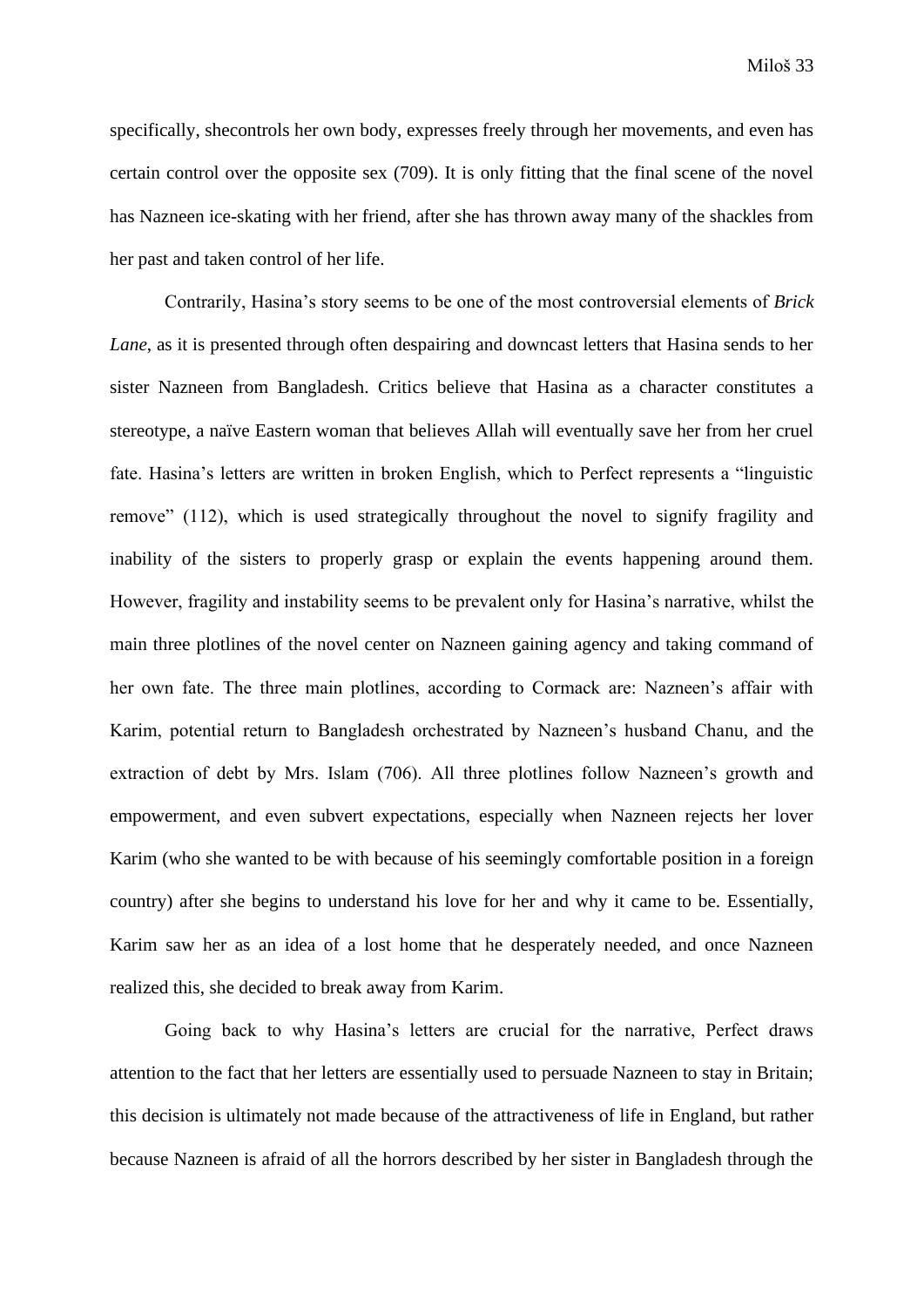infrequent and troubling letters (115). Although stereotypical in nature, Hasina's letters represent the novel's usage of stereotypes to celebrate agency and integration, which is a different take compared to the usual "commodified" vs "authentic" critical binary often associated with *Brick Lane* and criticized by Perfect:

That Ali so obviously bases Hasina – her general and more specific circumstances, as well as her attitudes and beliefs – on the testimonies recorded in *The Power To Choose*  is perhaps indicative of an attempt to make her an "authentic" character, and might seem to offer a means of debunking accusations of the novel simply propagating stereotypes. Women like Hasina, Ali might retort, "really exist" (118)

This quote by Perfect perfectly illustrates the importance of *Brick Lane* as a postcolonial novel. *Brick Lane* does not just simply tell a story about a group of fictional Oriental characters, and instead goes a step further to connect the literary with the authentic, based on actual social research and real accounts by people reflected by these fictional characters. This view is supported by Perfect's analysis of the findings from Kabeer's Londonbased research, during which many of the women that participated revealed their painful realities filled with physical abuse, racism, isolation, and financial struggles. Nazneen's story obviously does not directly relate to these testimonies, however, her sister Hasina experiences almost all of the previously mentioned transgressions in Bangladesh. Perfect goes on to analyze how in the final stages of the novel, Ali completely shifts the attention towards empowering Nazneen, who goes beyond people's expectations and prevails the stereotypical notions associated with a Bengali woman. She proves to Karim that she is not merely a simple wife and mother, which marks the peak of polarization between Nazneen and Hasina; "Hasina becomes increasingly powerless and socially excluded, while Nazneen undergoes such a powerful emancipation that she is startled by her own agency" (Perfect 119).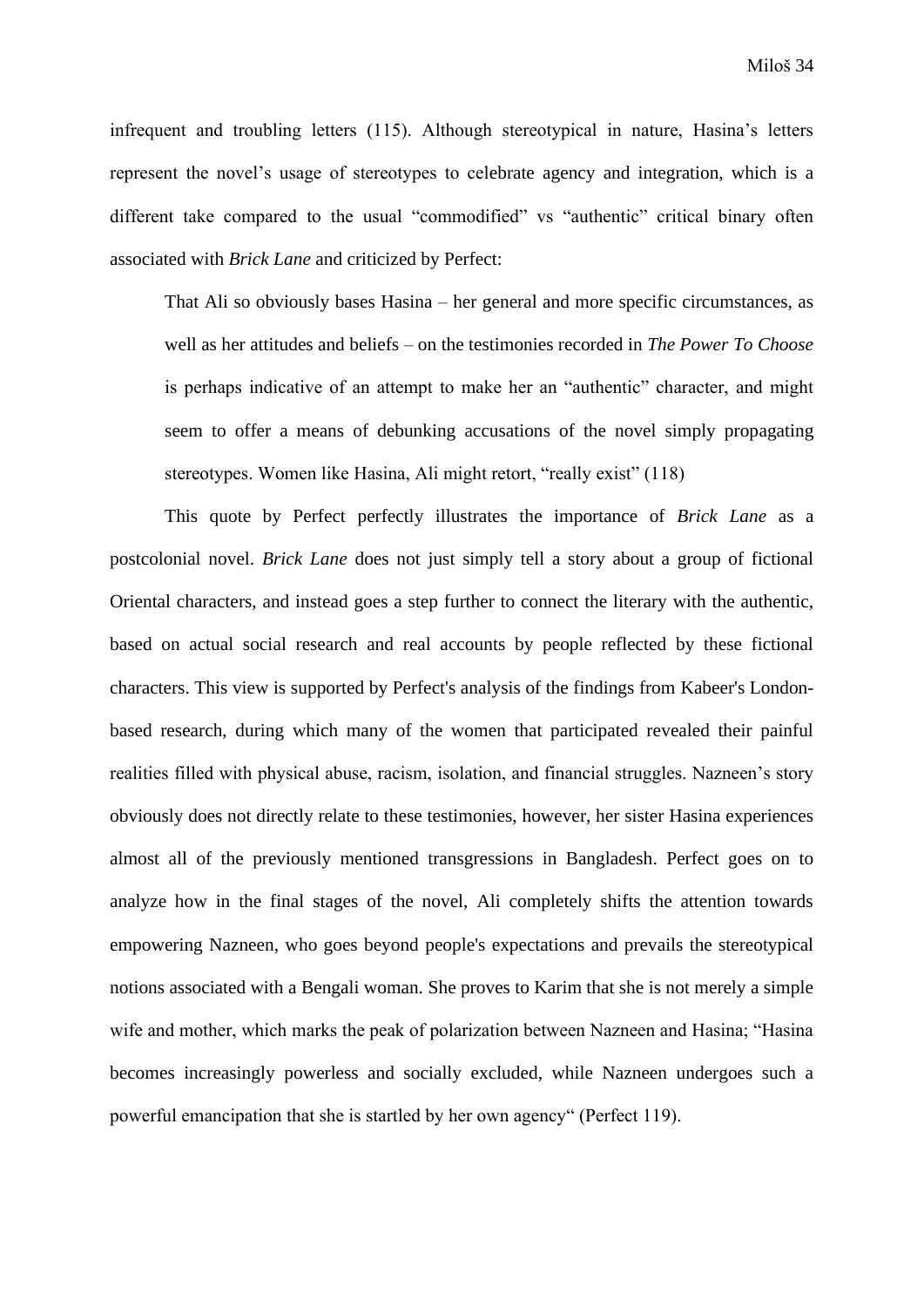Other examples of this polarization can be found in chapters where Hasina gets abandoned by multiple men, whilst Nazneen chooses to leave Karim and go against her husband's will. Nazneen also embraces and thrives in the garment industry, whilst Hasina completely loses contact with it. Cormack maintains that realism is not just about mimesis, in other words, realism is also about movement, historical progress, and the "Aristotelian telos". To elaborate, Nazneen goes from "being the passive object of established historical forces to being in position where she can utilize her newfound agency and take command of her own life" (712). Interestingly, the progress of Nazneen's journey can easily be tracked if we observe how Nazneen thinks about her mother's suicide, which happened during her and Hasina's childhood and marked their early lives. At first, Nazneen did not understand why her mother committed suicide, but as she grows and develops as a free individual, she slowly begins to unravel the reasoning behind her mother's decision, realizing that is was not merely the abrupt end of her life, but also an act of defiance and display of agency.

Furthermore, a strong argument could be made that Ali's novel "draws inspiration" from Kabeer's study, that is, both the novel and the study celebrate the power to choose, which is interesting if we consider that Ali convincingly denies Hasina this power, but grants it fully to Nazneen (Perfect 116). Gradually, as the plot progresses, Nazneen discovers certain Western freedoms, and eventually finds her own voice and self-determination, which is, according to Ana-Blanca Ciocoi-Pop, a "typical feminist manifesto" (20). Ciocoi-Pop points out that most of the main protagonists in *Brick Lane* are women, and that men appear frugally and hastily, only to then quickly disappear, leaving little to no trace. According to the same author, Monica Ali's *Brick Lane* leans heavily towards women taking control of their own existence, rather than placing it in the hands of men that are in their lives at the time, but seem to be fleeting (22).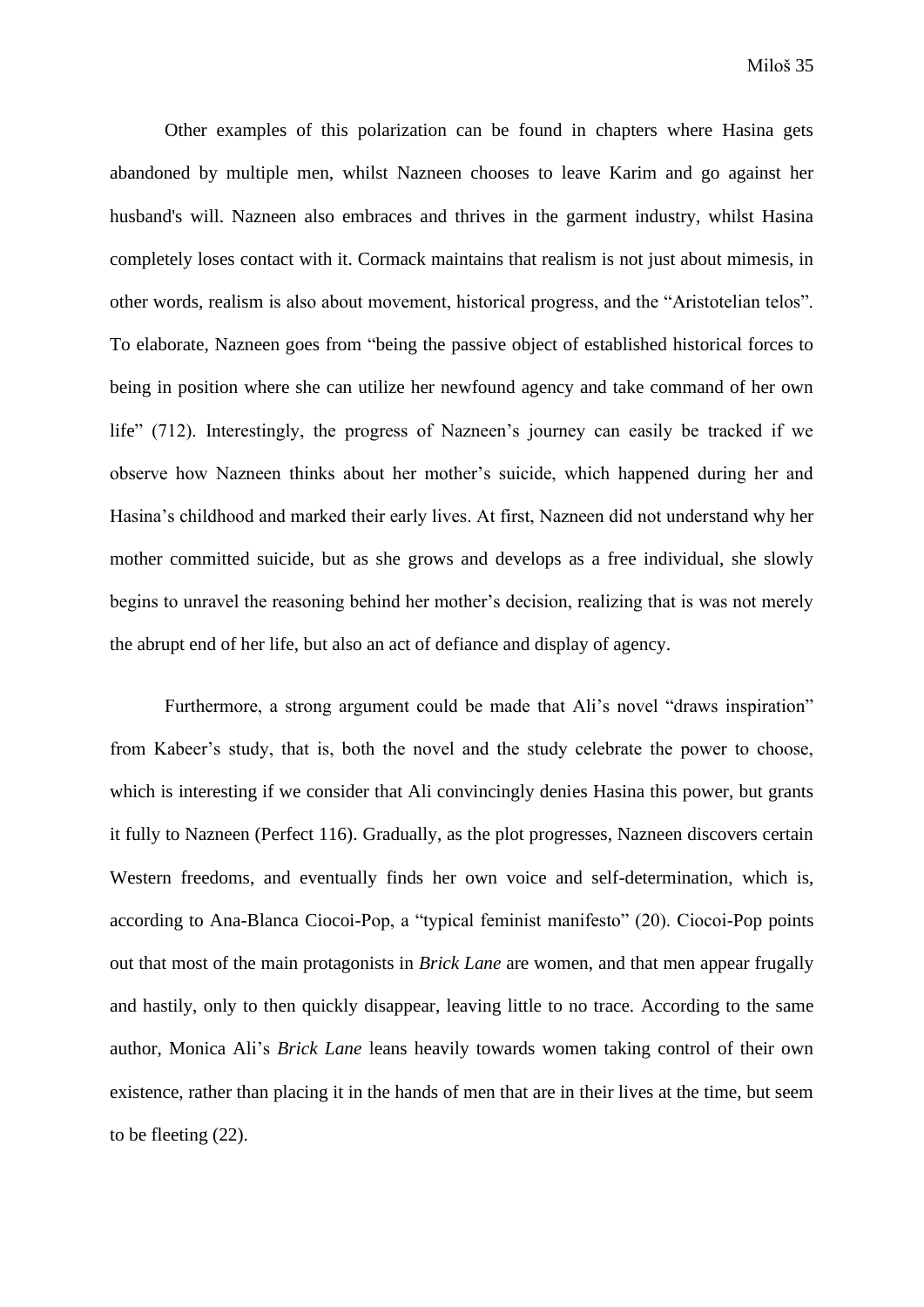The connection between Ali's novel and actual sociological studies, such as the one conducted by Kabeer, is crucial because it further blurs the lines between the fictional and the real, thus bringing to life actual social and cultural concerns in the form of an easily digestible novel. Going back to why Ali gives Nazneen the power to choose but does not do the same for Hasina, Perfect is a firm believer that this is not due to the fact the novel wants to portray a stereotypical Eastern woman, but rather because the novel wants to create a polarity between Nazneen's story of emancipation and Hasina's story filled with "defeat and naivety" (Perfect 119). Ciocoi-Pop explains that the novel offers various ways of coping and resistance, with Nazneen and Razia being the central figures for spiritual growth and finding one's own voice, identity and sense of individuality (24).

As mentioned previously, Nazneen's growth reaches its absolute peak by the end of the novel, when she fully embraces her new-found agency, sense of self-worth, and selfawareness, whilst also acquiring a better understanding of the social dynamics around her. By reconciling individuation and socialization, *Brick Lane* becomes a "multicultural Bildungsroman", one that celebrates the adaptability of its immigrant protagonist in a multicultural setting (Perfect 119), but also a novel that places great emphasis on the value of a true female friendship, which seems to have the potential to outlast all heterosexual relations, and offers a way towards female self-sufficiency (Ciocoi-Pop 27). Perfect also notes how it is worrying that this novel has been almost exclusively analyzed as a postmodern and metatextual work, which speaks volumes about how the critiques have been mostly focused on the novel's usage and apparent propagation of stereotypes. Whilst some critics may perceive Ali's usage of stereotypes as a flaw, Perfect praises the employment of stereotypes, which are used as strong a counterpoint to the narrative of empowerment. The usage of stereotypes in postcolonial novels is a discussion which is relevant for all of the novels mentioned in this work, however, Monica Ali's *Brick Lane* is perhaps the best example of a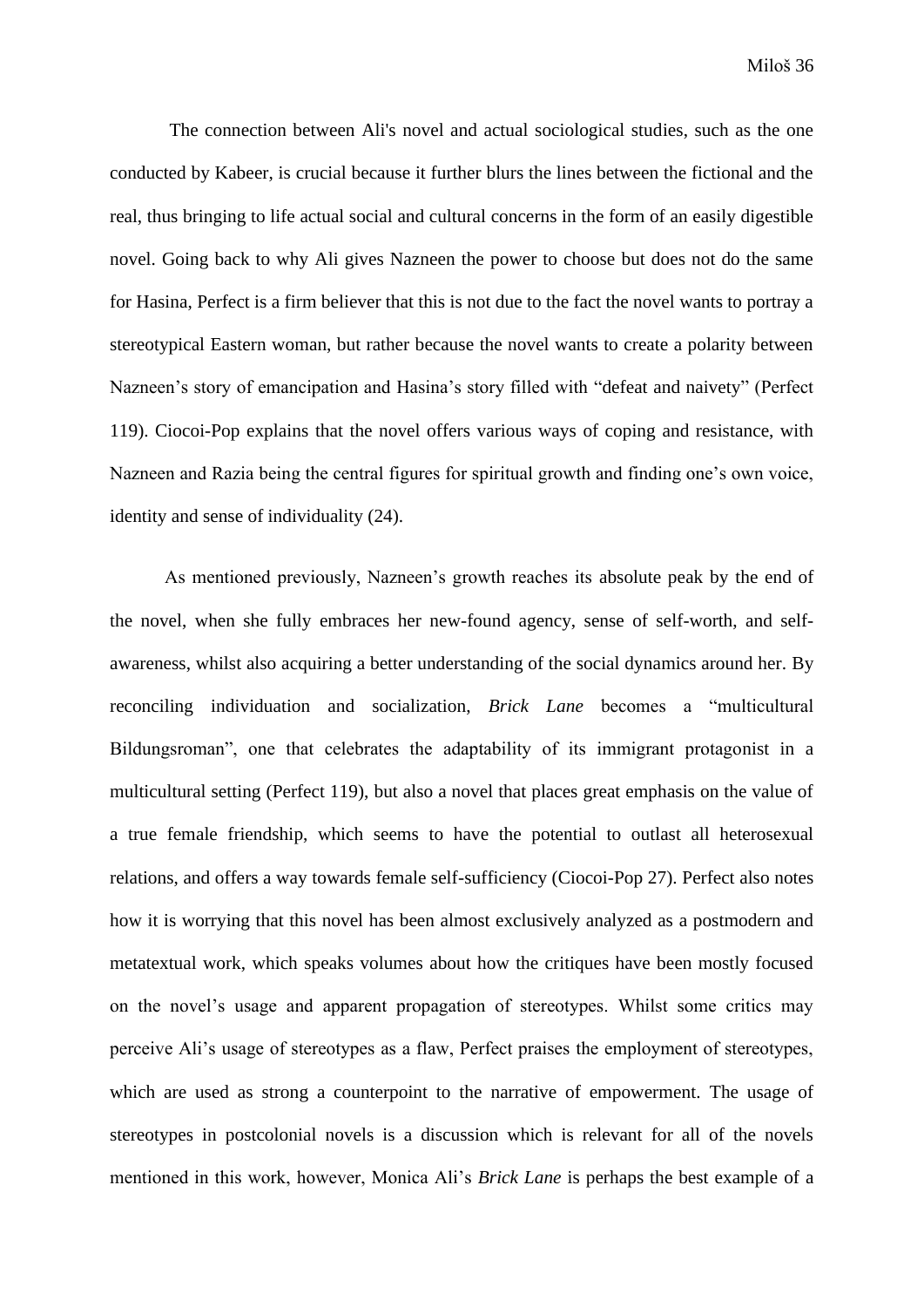novel that does not shy away from stereotypes, and instead uses them cleverly to emphasize individual stories of empowerment, and not the destabilization of the stereotypes themselves.

#### <span id="page-37-0"></span>**Conclusion**

Each of the four novels analyzed in this work reflect the authors' specific background and offer valuable insights into the world of the "Others", groups of people that were part of the British Empire before its dissolution and helped rebuild the country after WW2, but were nevertheless discriminated against and made feel displaced in their own "Mother Country". The four sets of characters in the selected novels all encounter barriers and challenges which limit their processes of forming new identities and succeeding in Britain, whilst also sharing the strong feelings of cultural and social displacement. This diploma paper highlights the different ways that these displaced individuals tackle their issues, focusing primarily on the protagonists of these stories. Acceptance of one's specific cultural background seems to be one of the dominant "happy endings" that most of the analyzed novels share, in other words, successful integration into British society is achieved once the displaced individual accepts his or her position and features that they cannot run away from.

For example, Irie, one of the main characters of *White Teeth,* embraces her Jamaican side and reaches a point in her life where she finally feels like she is in control of her own destiny and at home. She achieves this by moving to Jamaica, rather than staying in London. However, acceptance in these novels is not attained only when a character moves out of Britain, which is underlined in *The Buddha of Suburbia, Brick Lane,* and *Small Island*. The protagonists of these novels attain complete acceptance of their own identities whilst in Britain, and the endings imply that they plan on staying in Britain to create a better future for themselves and their children. Unity of characters that are in similar situations in terms of displacement seems to be another important element of the endings, which can be observed in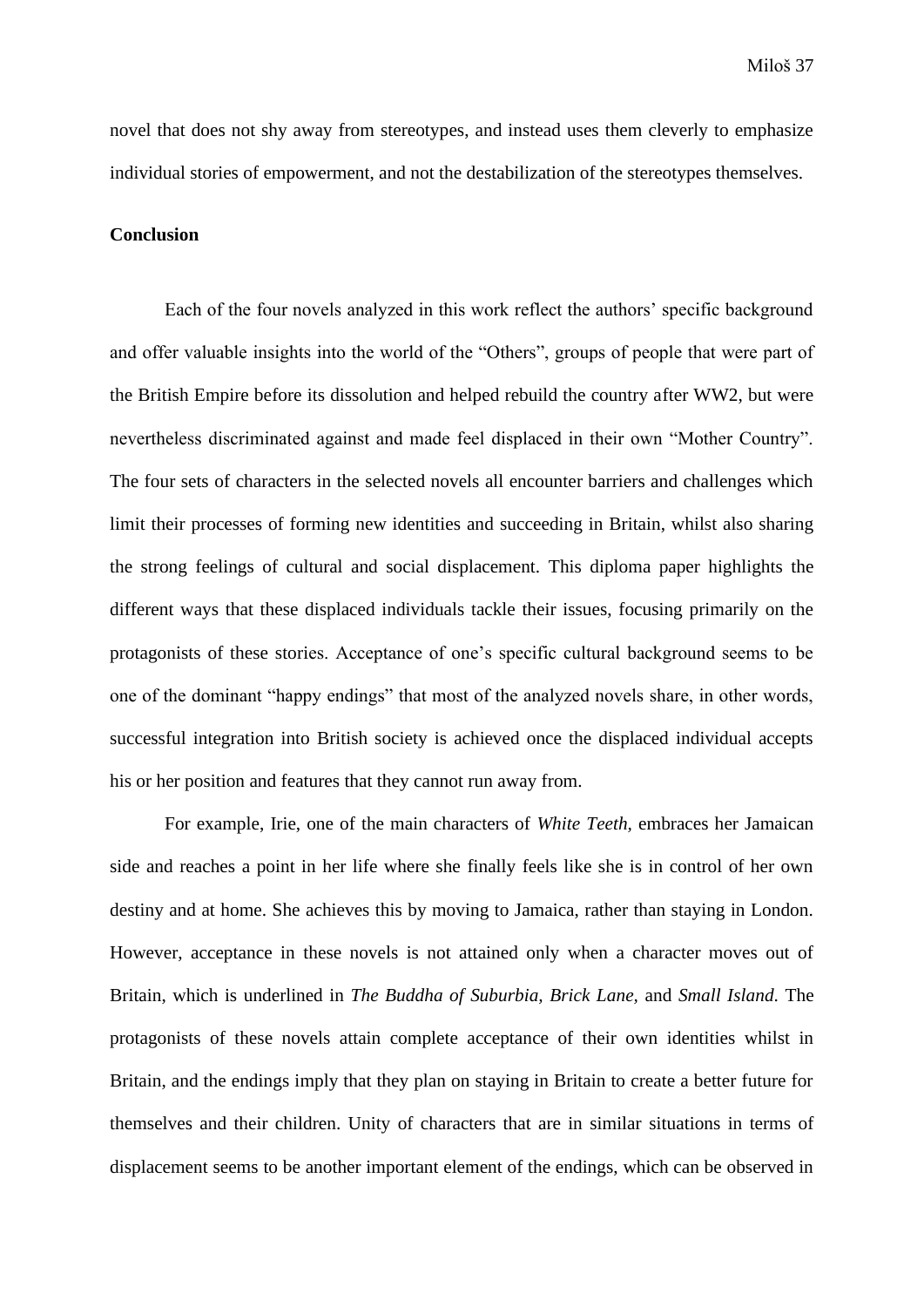all of the analyzed novels. Characters like Gilbert and Hortense from *Small Island*, or Nazneen and her friend Razia from *Brick Lane* draw strength and motivation from one another, which would be almost impossible if these characters were paired up with individuals that do not understand their specific position as the "Others" in a society that does not look kindly on strangers.

It is difficult to argue that these negative feelings and assimilation barriers are just a relic of the past, and that the present-day situation is significantly improved. [Fernández-Kelly](https://items.ssrc.org/author/patricia-fernandez-kelly/) believes that the recent deaths of unarmed African Americans unleashed a tempest of outrage in the United States, which quickly spread worldwide and became a global movement against institutionalized racism and inequality. The same author believes that the experiences of Black populations in the United States resonate with the experiences of immigrant populations in the UK and other countries in Europe. The novels analyzed in this work all deal with issues that are anything but irrelevant, despite the fact that they cover varying periods during and after WW2.

The arguments revolving around whether or not realist novels are an appropriate way of grappling postcolonial content are intriguing to say the least, and can be viewed in a different light when we consider the uneasiness that spawns when realist novels use and seemingly propagate stereotypes about the "Others" in multicultural locations like London. However, the trend in postcolonial literature of favouring magical realism over any other forms of expression seems to be harmful and counterproductive. This work attempted to showcase how important it is for postcolonial novels to face the ingrained stereotypes, and in doing so, empower the stories of growth and self-awareness.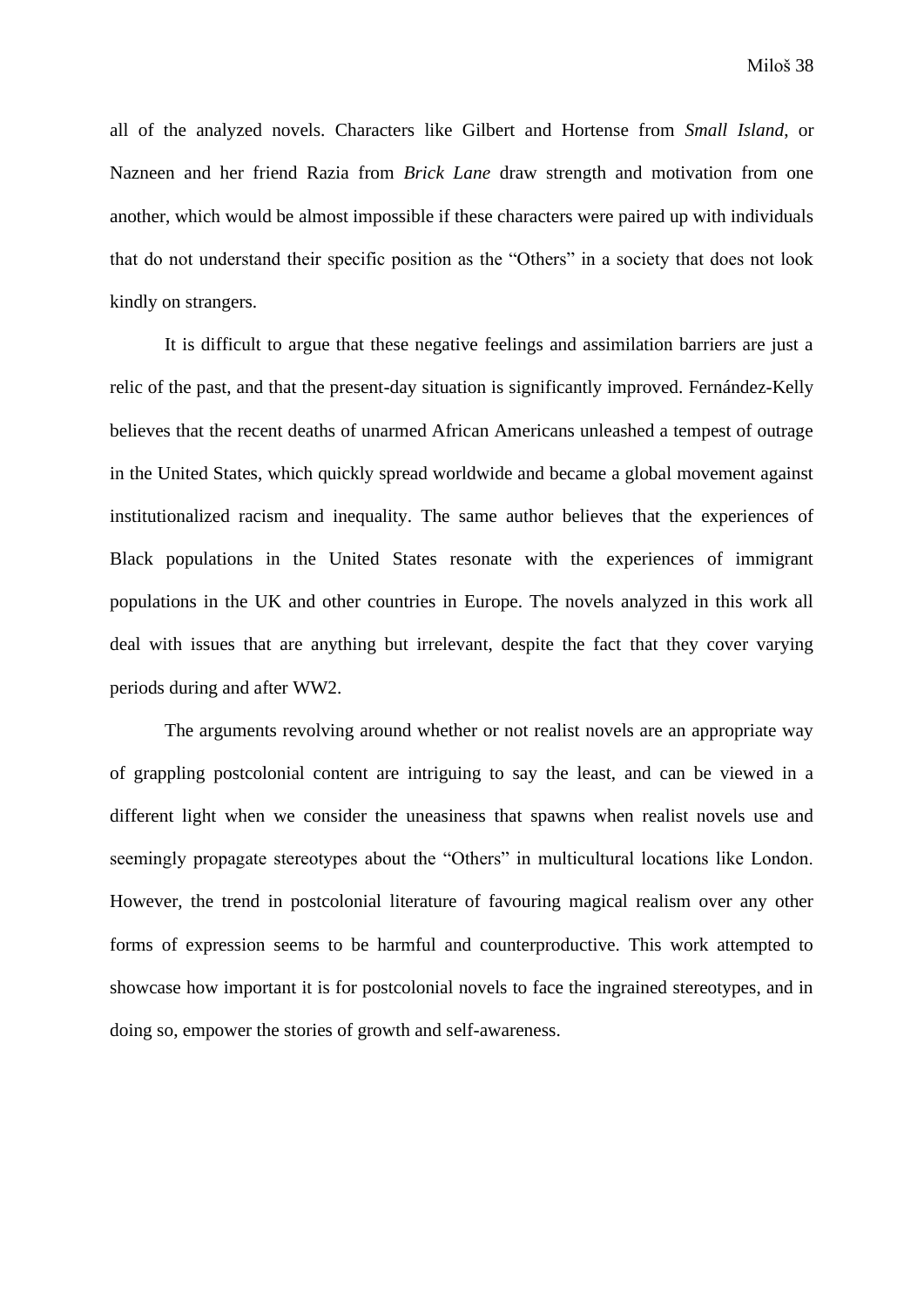#### <span id="page-39-0"></span>**Works cited**

- Ali, Banaz Wirya. "The Construction of Identity in Zadie Smith's White Teeth." *Zanco Journal of Humanity Sciences*, vol. 23, no. 5, 2019, doi:10.21271/zjhs.23.5.18.
- Ali, Monica. *Brick Lane*. Black Swan: Doubleday, 2003.
- Ciocoi-Pop, Ana-Blanca. ""She Isn't Going to Give Up": Women's Resilience in Monica Ali's Brick Lane – A Feminist Reading". *East-West Cultural Passage*, vol. 19, no. 1, 2019, pp. 19-28.
- Cormack, Alistair. "Migration and the Politics of Narrative Form: Realism and the Postcolonial Subject in Brick Lane." *Contemporary Literature*, vol. 47, no. 4, 2006, pp. 695– 721. *JSTOR*, www.jstor.org/stable/4489184. Accessed 22 Jun. 2020.
- Duboin, Corinne. "Contested Identities: Migrant Stories and Liminal Selves in Andrea Levy's Small Island." *Obsidian: Literature in the African Diaspora*, vol. 12, no. 1, 2011, pp. 14-33. *Gale Literature Resource Center*, Accessed 28 Aug. 2020.
- Ellis, Alicia E. "Identity as Cultural Production in Andrea Levy's *Small Island*." *EnterText*, vol. 9, 2012, pp. 69–83.
- Fernández-Kelly, Patricia. "A Sociological Note on George Floyd's Death and the Pandemic." *Items*, Items, 2 July 2020, items.ssrc.org/covid-19-and-the-social-sciences/society-afterpandemic/a-sociological-note-on-george-floyds-death-and-the-pandemic/.
- Gilroy, Paul. *Postcolonial Melancholia*. Columbia University Press, 2005.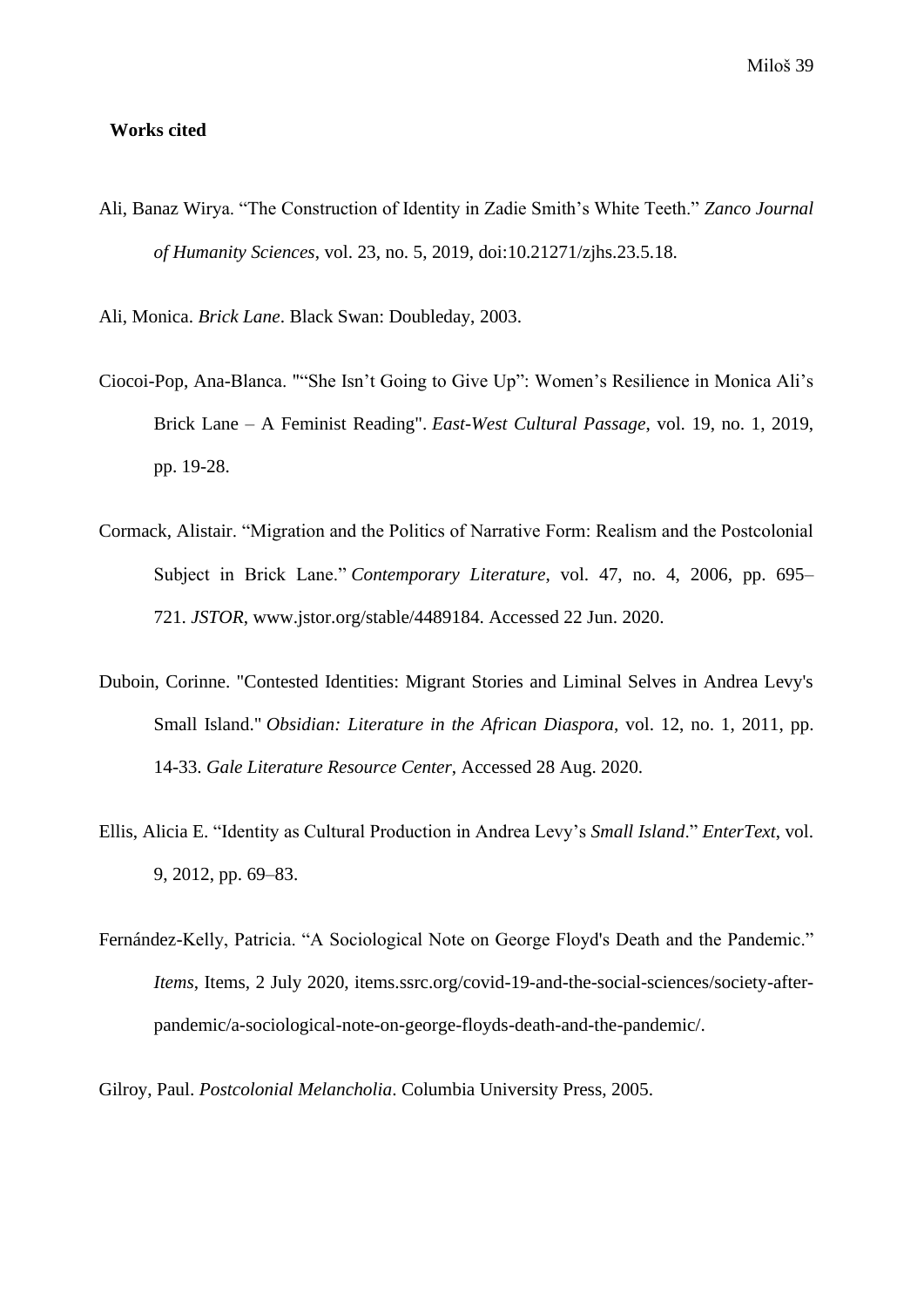- Glabazňa, Radek. "Theater of Identity: The Buddha of Suburbia." *Moravian Journal of Literature and Film*, vol. 2, no. 1, 2010, pp. 65–77., Accessed 22 Jul. 2020.
- Hiddleston, Jane. "Shapes and Shadows: (Un)Veiling the Immigrant in Monica Ali's Brick Lane." *The Journal of Commonwealth Literature*, vol. 40, no. 1, Mar. 2005, pp. 57–72, doi:10.1177/0021989405050665.

Kureishi, Hanif. *The Buddha of Suburbia*. Faber and Faber, 1990.

Levy, Andrea. *Small Island*. Headline, 2004.

- MacPhee, Graham. *Postwar British Literature and Postcolonial Studies*. Edinburgh University Press, 2011.
- McMann, Mindi. "British Black Box: A Return to Race and Science in Zadie Smith's *White Teeth." MFS Modern Fiction Studies*, vol. 58 no. 3, 2012, pp. 616-636. Project MUSE, doi:10.1353/mfs.2012.0050.
- Niva, Steve. "Book Review: Cyan Prakash (Ed.), After Colonialism: Imperial Histories and Postcolonial Displacements" *Millennium*, vol. 25, no. 2, June 1996, pp. 487– 489.doi:10.1177/03058298960250020926.
- Olson, Carl. "Politics, Power, Discourse and Representation: A Critical Look at Said and Some of His Children." *Method & Theory in the Study of Religion*, vol. 17, no. 4, 2005, pp. 317–336. *JSTOR*, www.jstor.org/stable/23551744. Accessed 3 Jun. 2020.
- Perfect, Michael. "The Multicultural Bildungsroman: Stereotypes in Monica Ali's Brick Lane." *The Journal of Commonwealth Literature*, vol. 43, no. 3, Sept. 2008, pp. 109– 120, doi:10.1177/0021989408095241.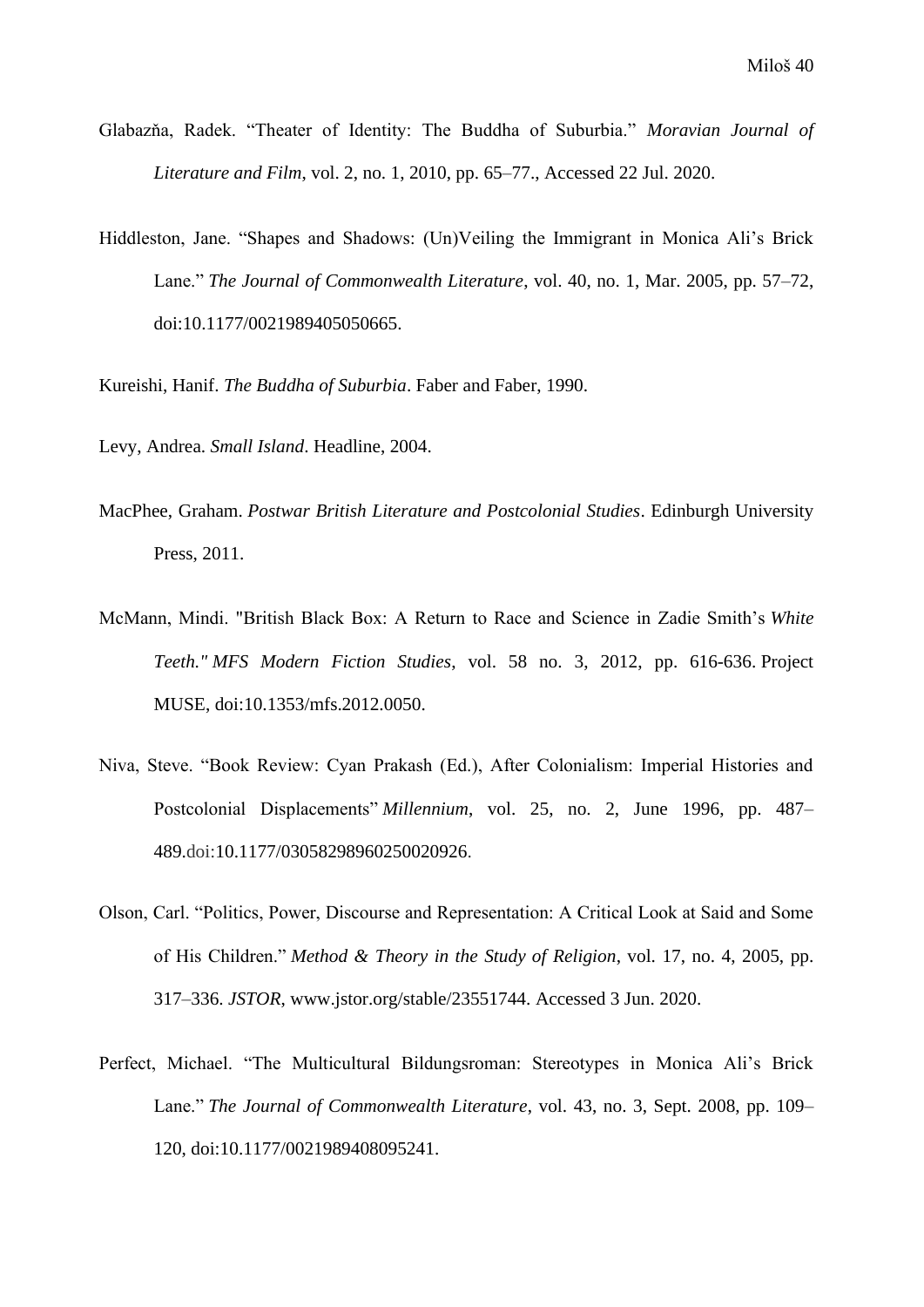- Racevskis, Karlis. "Edward Said and Michel Foucault: Affinities and Dissonances." *Research in African Literatures*, vol. 36, no. 3, 2005, pp. 83–97. *JSTOR*, www.jstor.org/stable/3821365. Accessed 12 Aug. 2020.
- Rogers, Katina. "Affirming Complexity: 'White Teeth' and Cosmopolitanism." *Interdisciplinary Literary Studies*, vol. 9, no. 2, 2008, pp. 45– 61. *JSTOR*, www.jstor.org/stable/41210294. Accessed 21 Jul. 2020.

Rushdie, Salman. *Imaginary Homelands: Essays and Criticism, 1981-91*. Vintage Books, 2010.

Said, Edward. *Orientalism*. Routledge and Kegan Paul, 1978.

- Said, Edward. "Secular Interpretation, the Geographical Element, and the Methodology of Imperialism." *After Colonialism: Imperial Histories and Postcolonial Displacements*, edited by Gyan Prakash, Princeton University Press, PRINCETON, NEW JERSEY, 1995, pp. 21–39. *JSTOR*, www.jstor.org/stable/j.ctt7t242.5. Accessed 2 Jun. 2020.
- Schoene, Berthold. "Herald of Hybridity: The Emancipation of Difference in Hanif Kureishi's The Buddha of Suburbia." *International Journal of Cultural Studies*, vol. 1, no. 1, Apr. 1998, pp. 109–128, doi:10.1177/136787799800100107.
- Smith, Zadie. *White Teeth*. Hamish Hamilton, 2000.
- Sorensen, Eli. "Postcolonial Melancholia." *Paragraph*, vol. 30, no. 2, 2007, pp. 65–81. *JSTOR*, www.jstor.org/stable/43152589. Accessed 25 May. 2020.
- Yousaf, Nahem. "Hanif Kureishi and 'the Brown Man's Burden'." *Critical Survey*, vol. 8, no. 1, 1996, pp. 14–25. *JSTOR*, www.jstor.org/stable/41555965. Accessed 12 Jun. 2020.